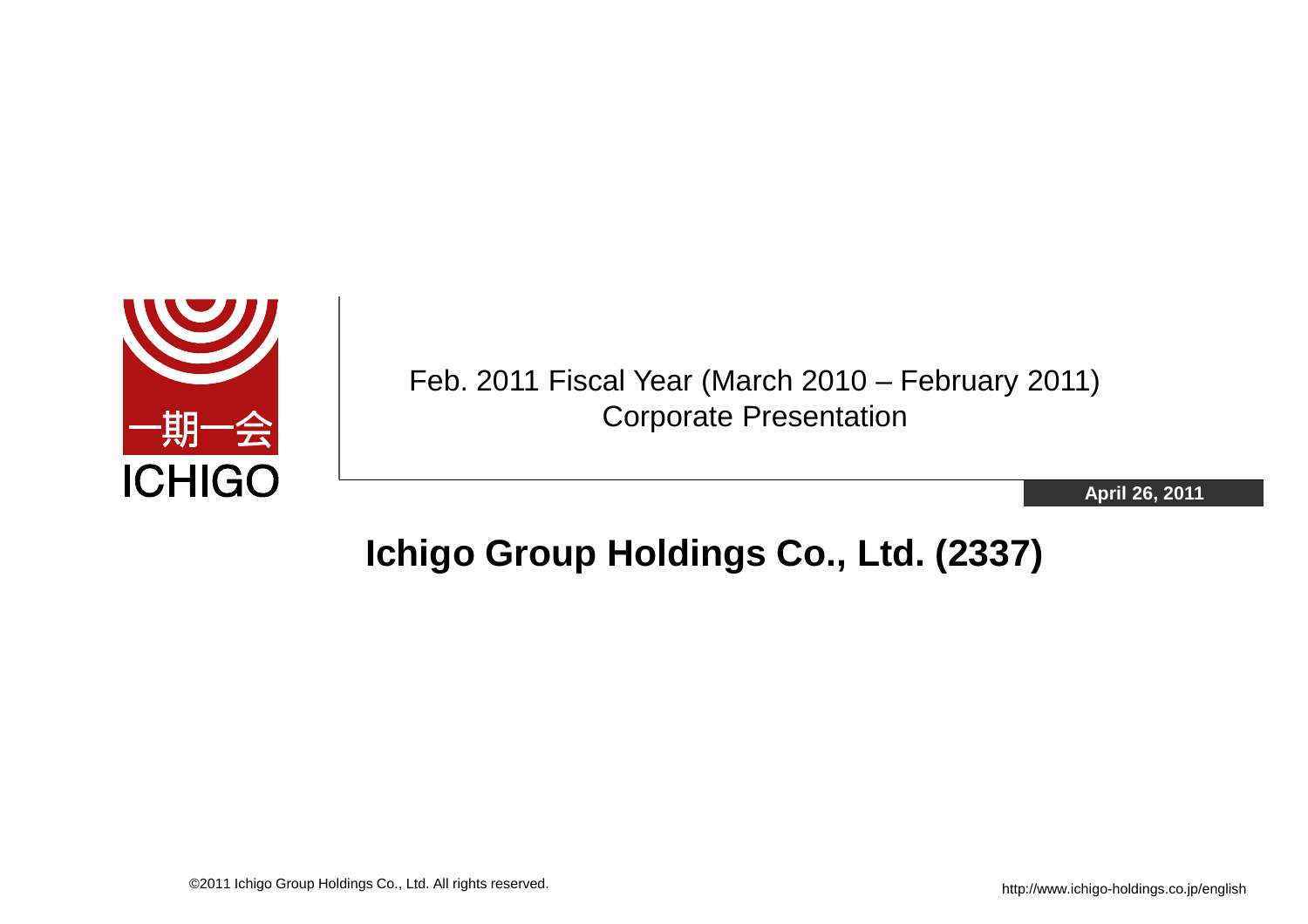# **Creating peace of mind through honest and committed management**



©2011 Ichigo Group Holdings Co., Ltd. All rights reserved.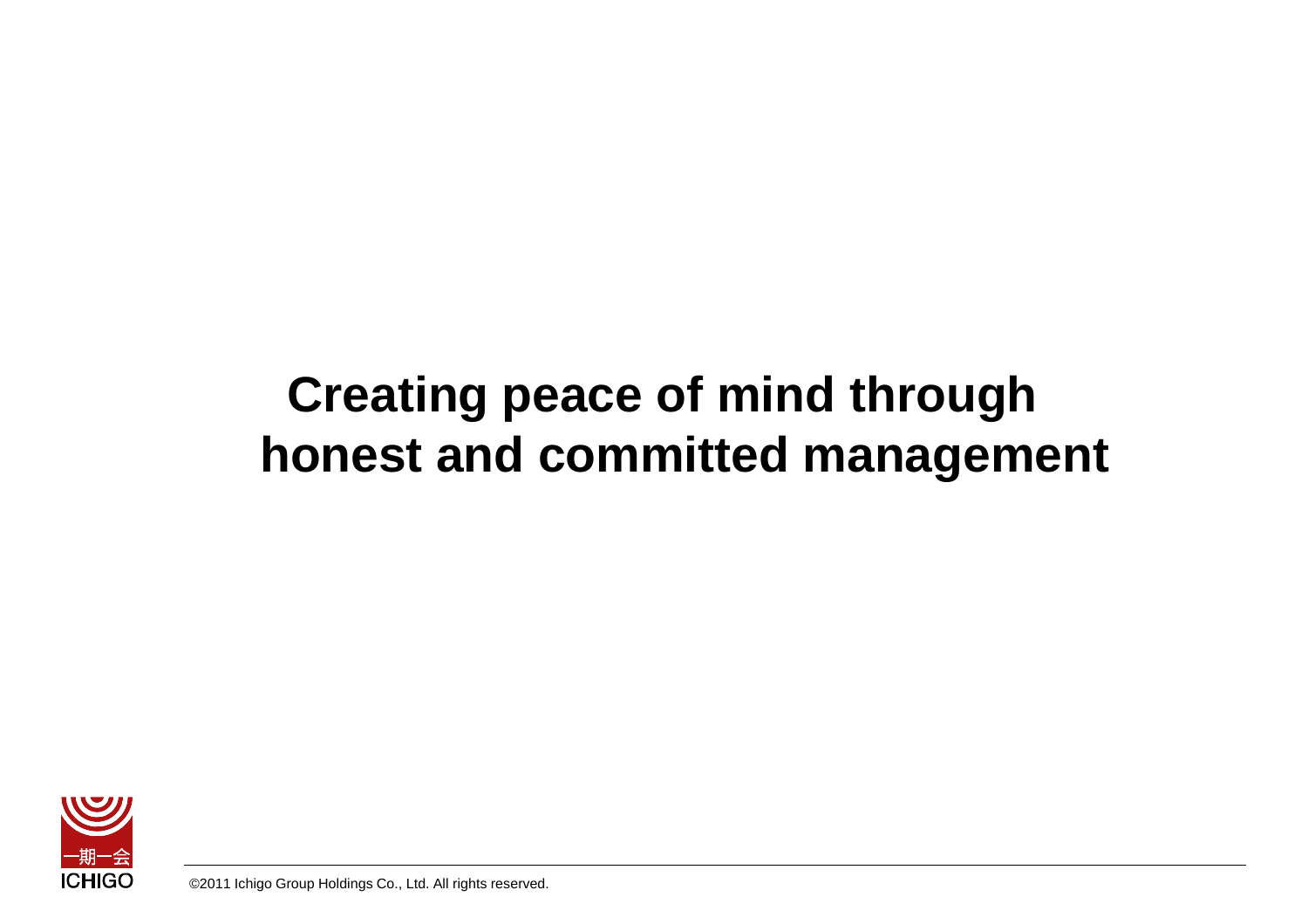We express our deepest condolences to all of those who have suffered from the recent disaster, along with our sincere hopes for the earliest possible recovery for all of the people and communities in the disaster areas.

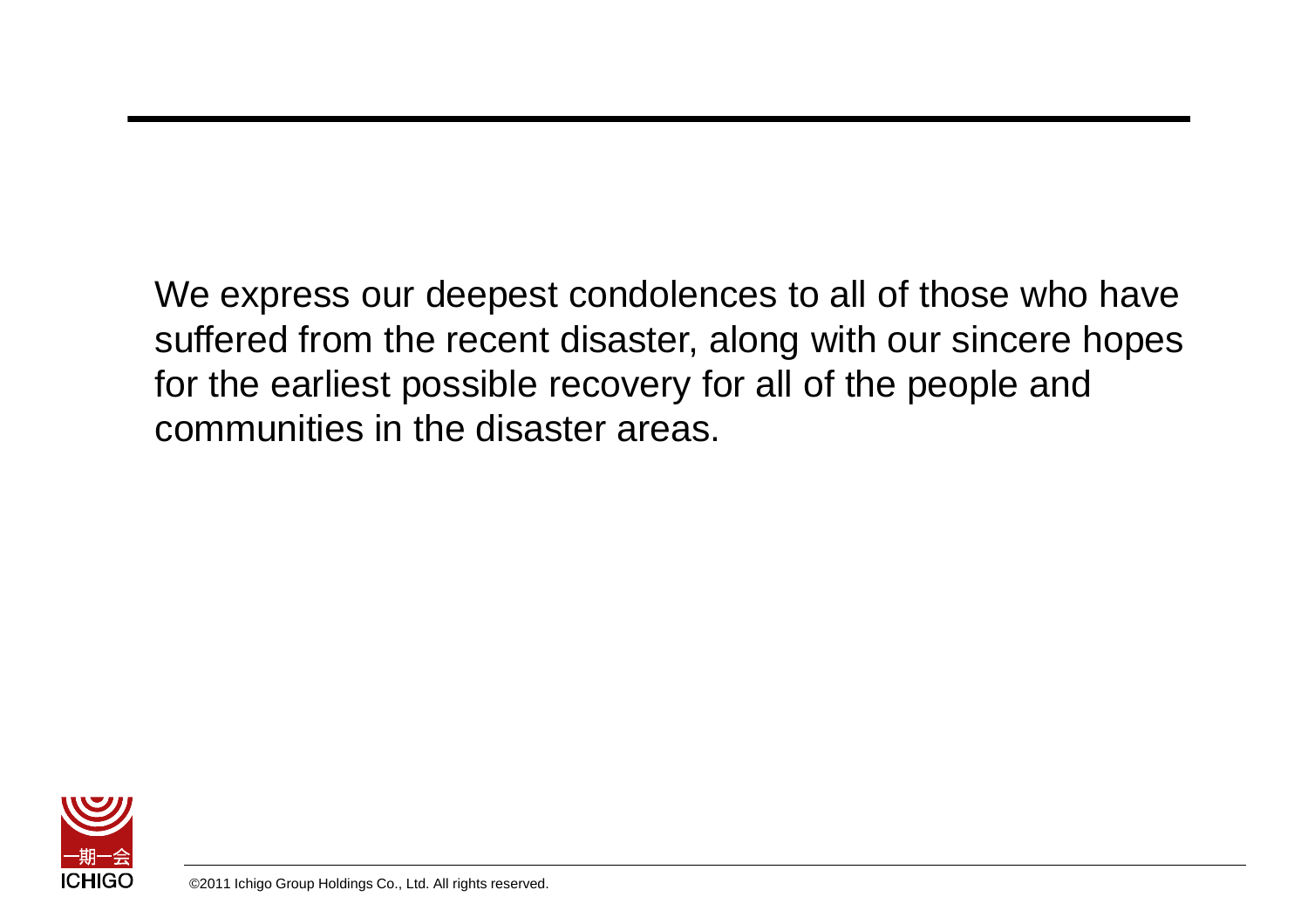Laying the Foundation for Stable, Long-Term Growth

- $\checkmark$  Corporate Strategy and Actions
- $\checkmark$  Share Repurchase and Cancellation
- $\checkmark$  Earthquake Impact
- $\checkmark$  Strengthened Financial Base
	- Robust Balance Sheet
	- Continued Asset Dispositions
	- Repayment of Corporate Debt
- $\checkmark$  Business Update
	- Real Estate Asset Management Business
	- Feb. 2011 Earnings and Feb. 2012 Earnings Forecast
	- CIAM Share Sale

Appendices: Financial & Real Estate Data

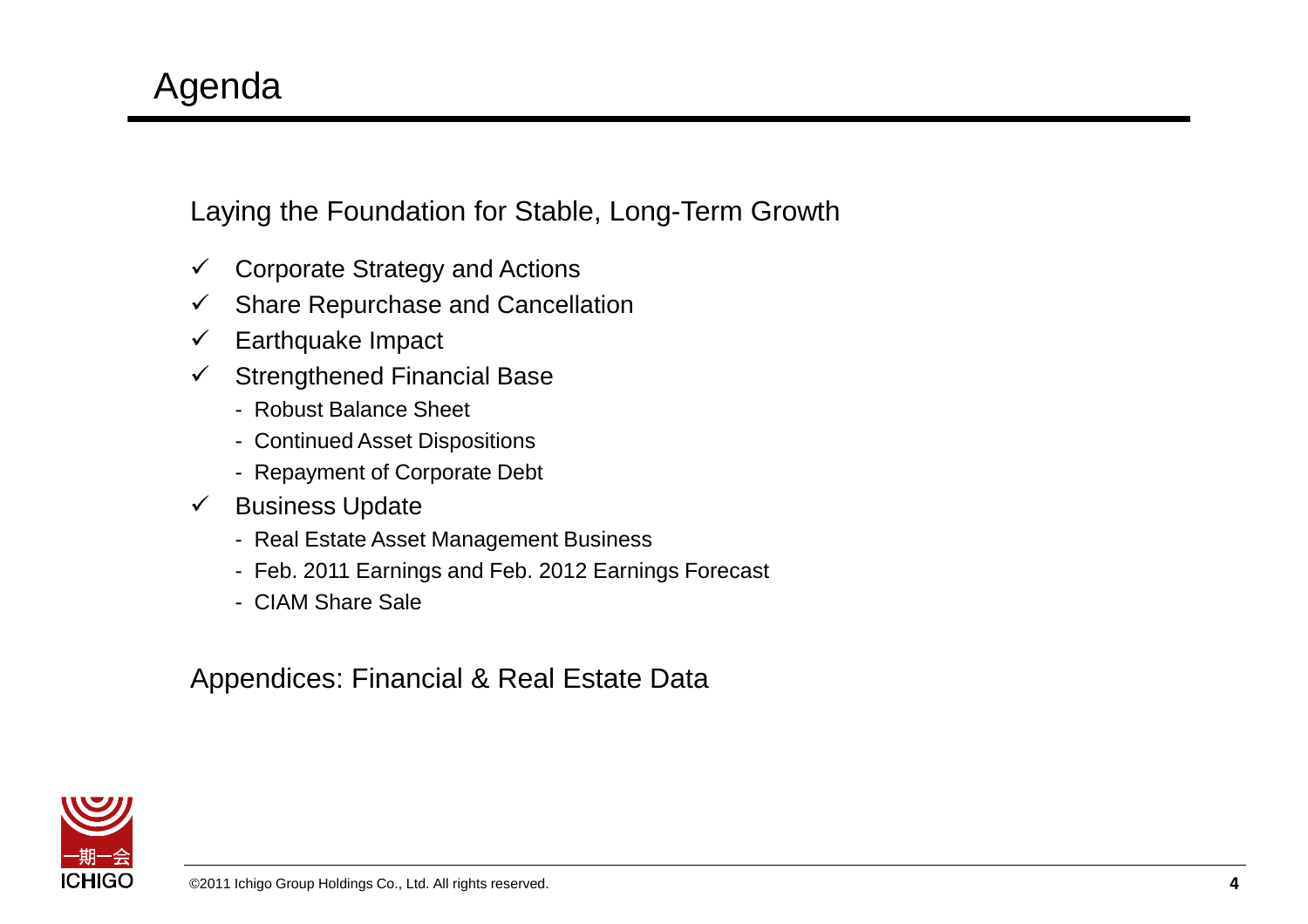## Laying the Foundation for Stable, Long-Term Growth

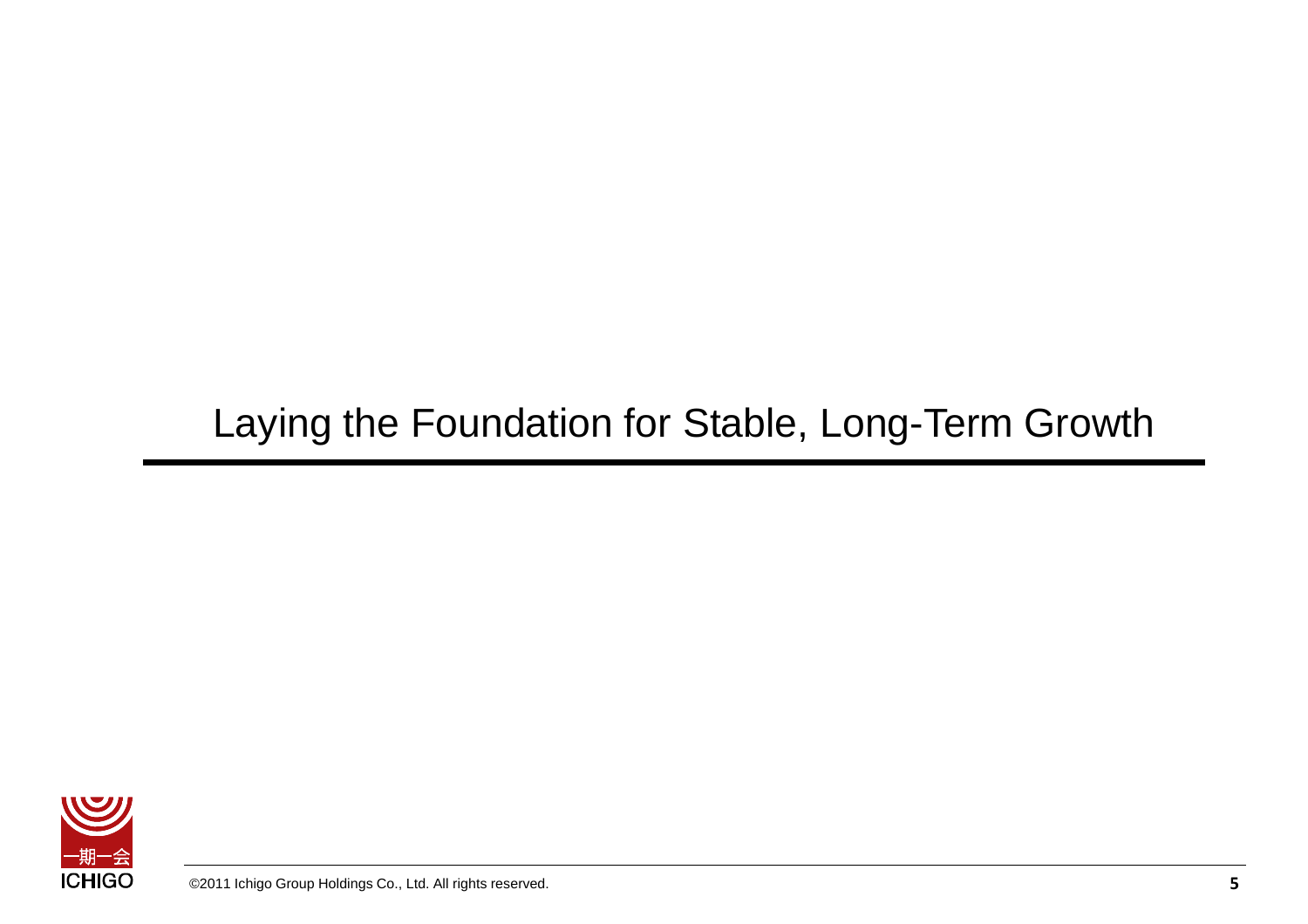## Corporate Strategy and Actions

Global Financial Crisis  $\rightarrow$  Deeply damaged real estate market with many bankruptcies

Shift in Focus from Survival to Stability to Growth

#### Stable Financial & Earnings Structure

- Focus on Cashflow
- **Exit Non-Core Businesses** 
	- Withdraw from private equity and overseas investment

### Strengthened Balance Sheet

- Recapitalization via CB conversion (completed)
- Shrank corporate debt and extended tenor from short-term to long-term
- Securing On-Going Profitability
	- $\checkmark$  Stable profitability via asset management fees
	- Dramatically reduced SG&A

# Growth Strategy

# Internal growth

Increase Profitable Assets under

- Management
	- Launch New Funds
	- Rescue AM
	- Focus on Adding Value to Assets

# **External growth**

- Strategic M&A
	- Takara Building Maintenance
	- Japan Office Advisors (renamed Ichigo REIT Management), the manager of Ichigo REIT (8983)

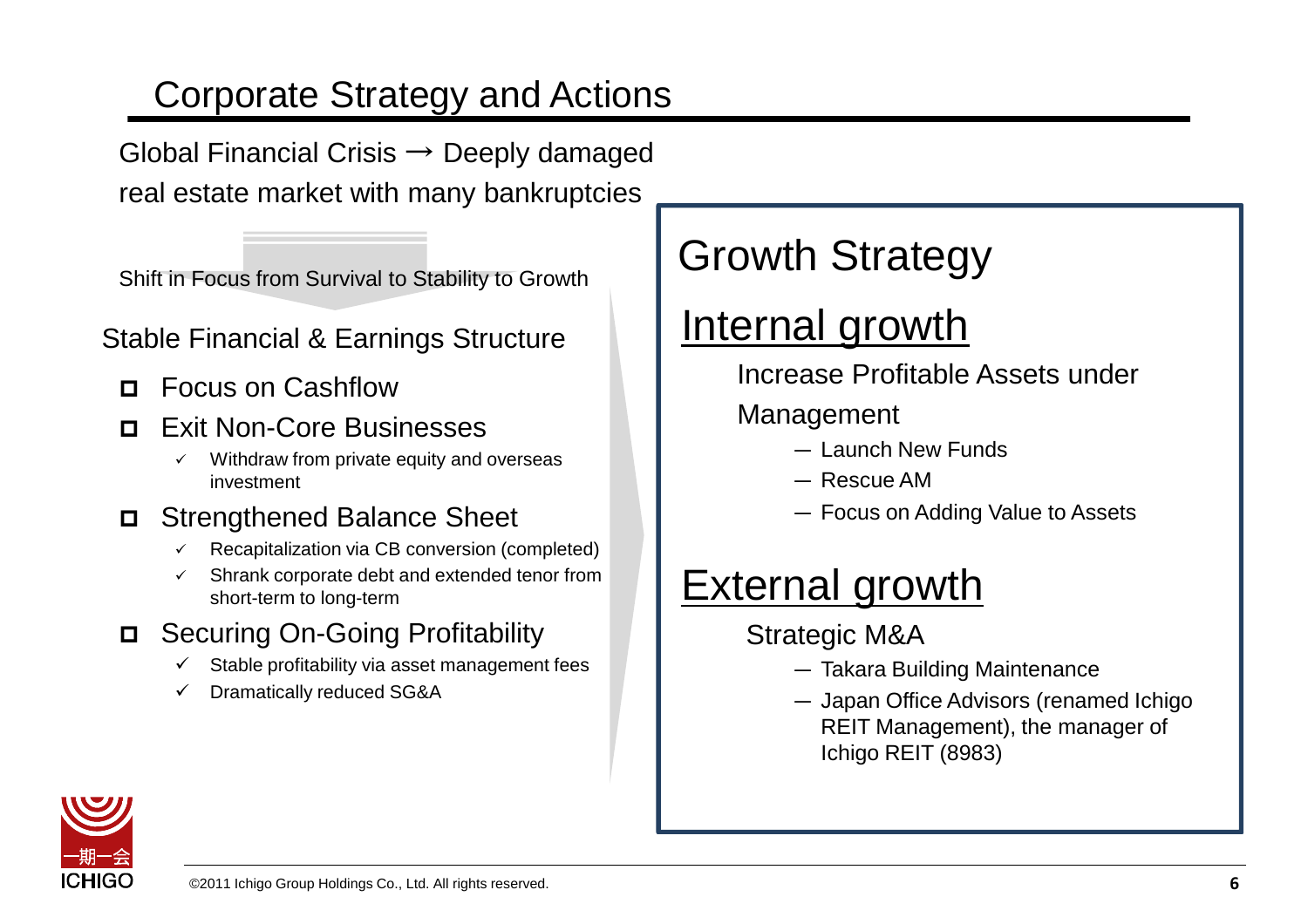### Share Repurchase and Cancellation

- Shareholder distribution effort during FY Feb. 2011
	- $\checkmark$  Reduction of capital to clear net loss and allow for shareholder distributions
	- $\checkmark$  Continuing profitability
	- $\checkmark$  Monetized assets to build cash
- Enhancement of Value per Share via Share Buyback and Cancellation
	- $\checkmark$  Total amount: Up to 500 million yen (50,000 shares)
	- $\checkmark$  Buyback method: In-market purchases via trust bank
	- $\checkmark$  Will cancel all shares
- Future Outlook for Shareholder Distributions
	- $\checkmark$  Priority was given to share buybacks and cancellation in this period
	- $\checkmark$  Dividend forecast for Feb. 2012 Q2: 0 yen; for Feb. 2012 FY: TBD
	- $\checkmark$  Continued possibility of shareholder distributions via success in securing a profitable earnings structure and stable cash flows

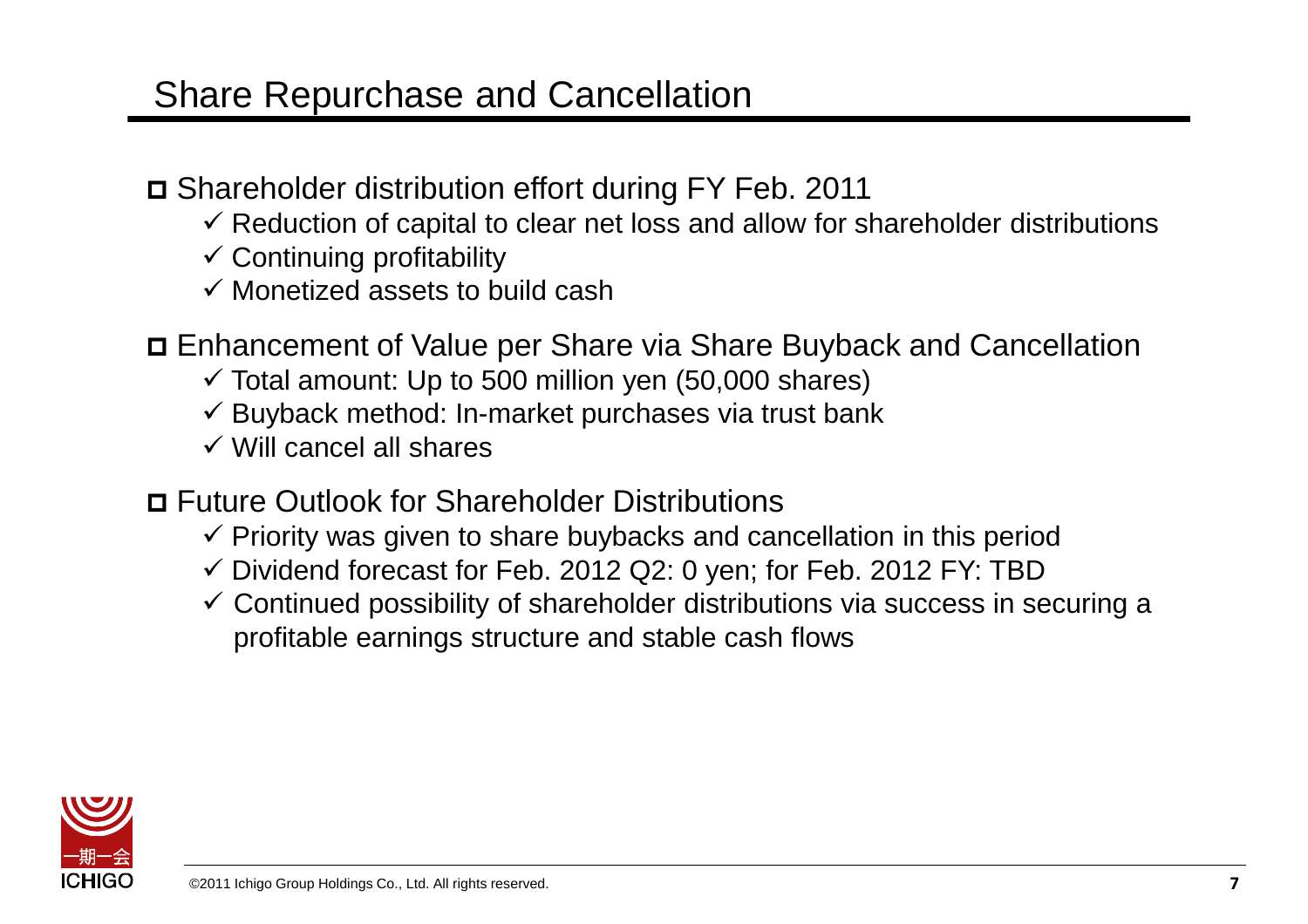### Earthquake Impact

- Impact from Recent Earthquakes on Properties Owned or Managed by Ichigo Group (as of April 25, 2011)
	- $\checkmark$  No injuries
	- $\checkmark$  No material damages
	- $\checkmark$  Ichigo asset and property managers and architectural/engineering specialists visited all impacted sites to assess properties and confirm security and safety of tenants
- Further Enhancement of Architectural & Engineering Expertise
	- $\checkmark$  Added a structural engineering expert
	- $\checkmark$  Expanded the Environmental and Architectural Solutions Group by adding Licensed 1st-class Architects, making it six members in total
	- $\checkmark$  Conducting earthquake safety examinations on properties and implementing all necessary measures

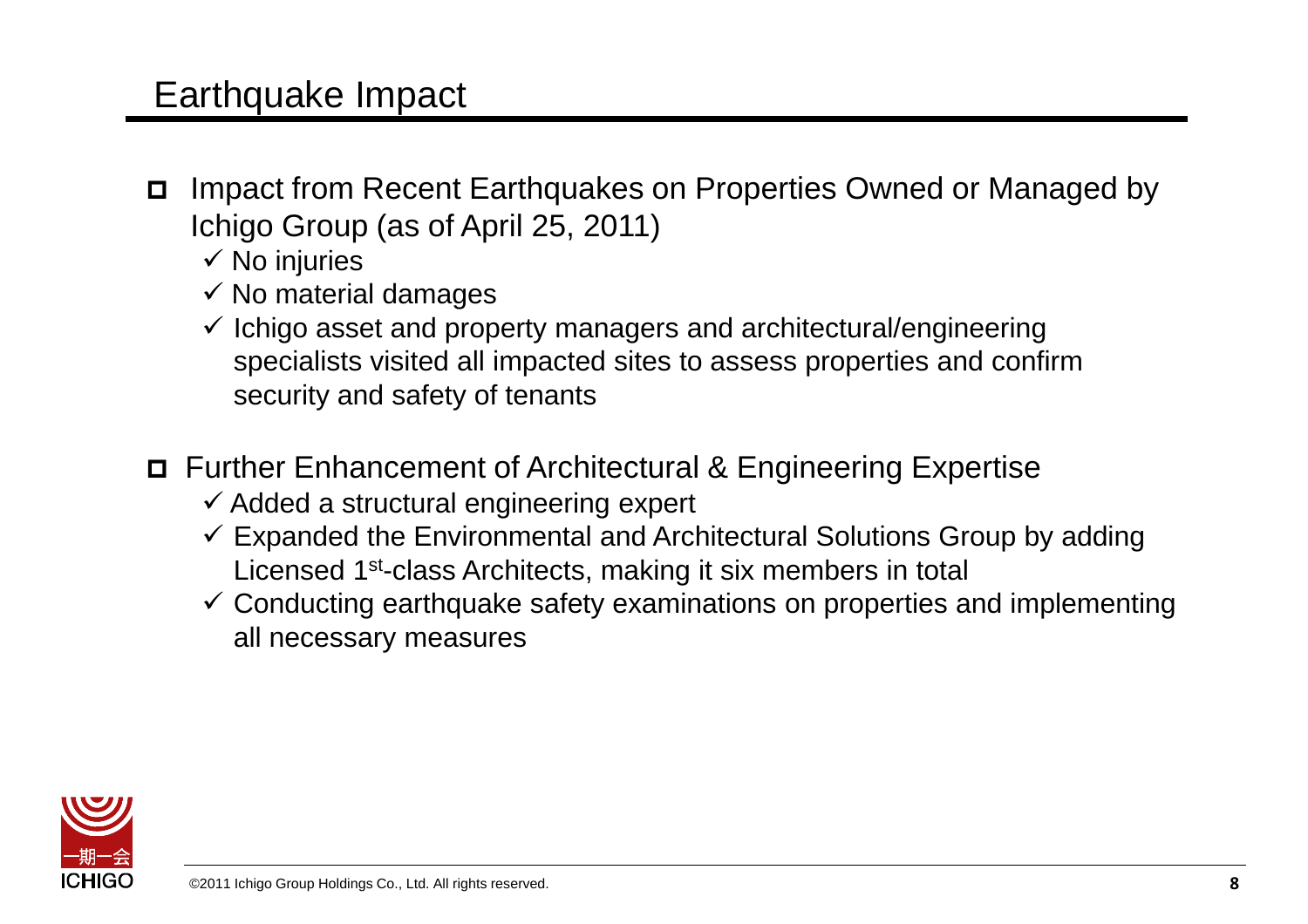## Strengthened Financial Base

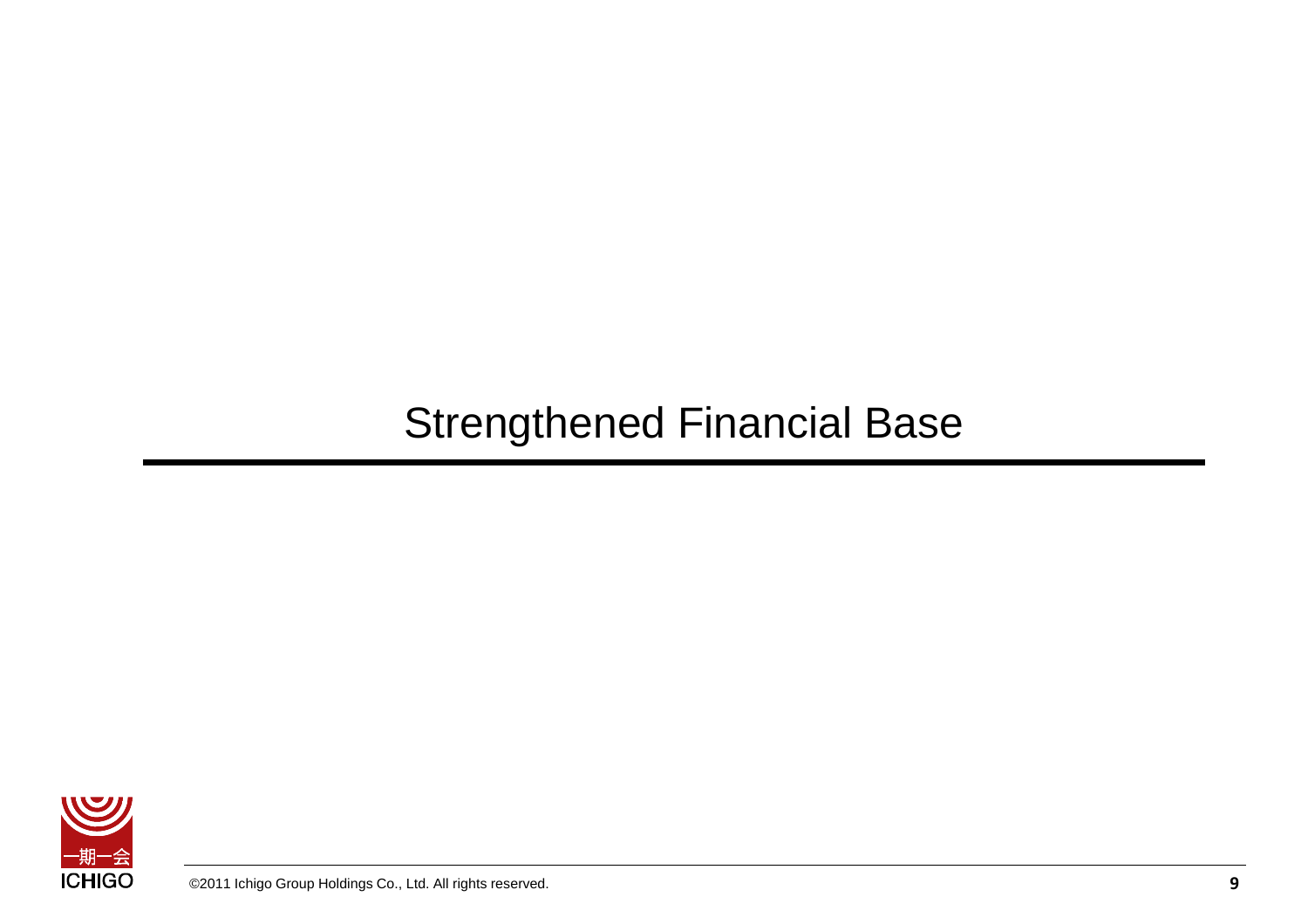### Robust Balance Sheet

#### Optimizing Balance Sheet

- $\checkmark$  Asset sales and repayment of corporate debt
- $\checkmark$  CB conversion completed

**(Billion yen)**





Pro Forma basis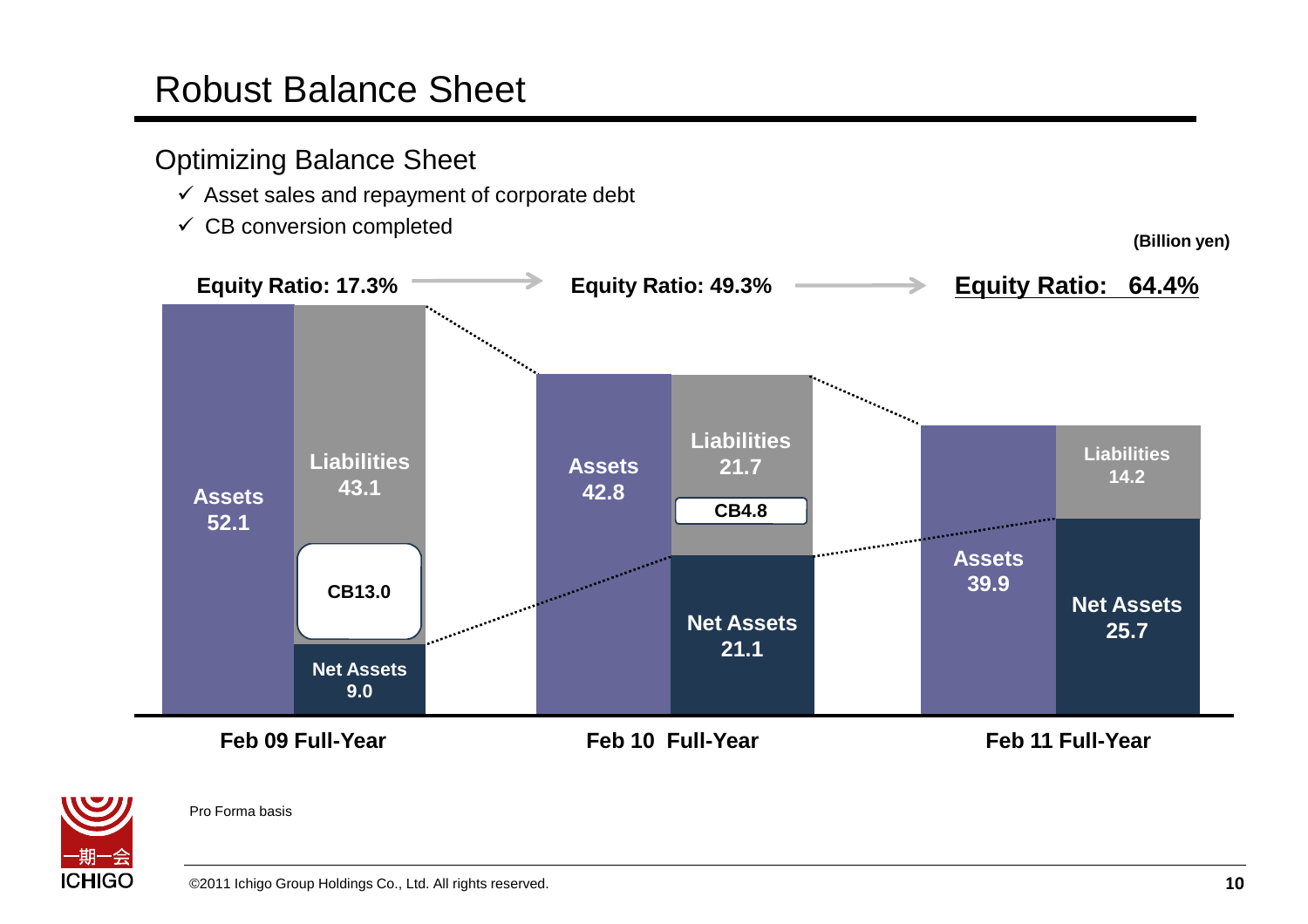## Continued Asset Dispositions



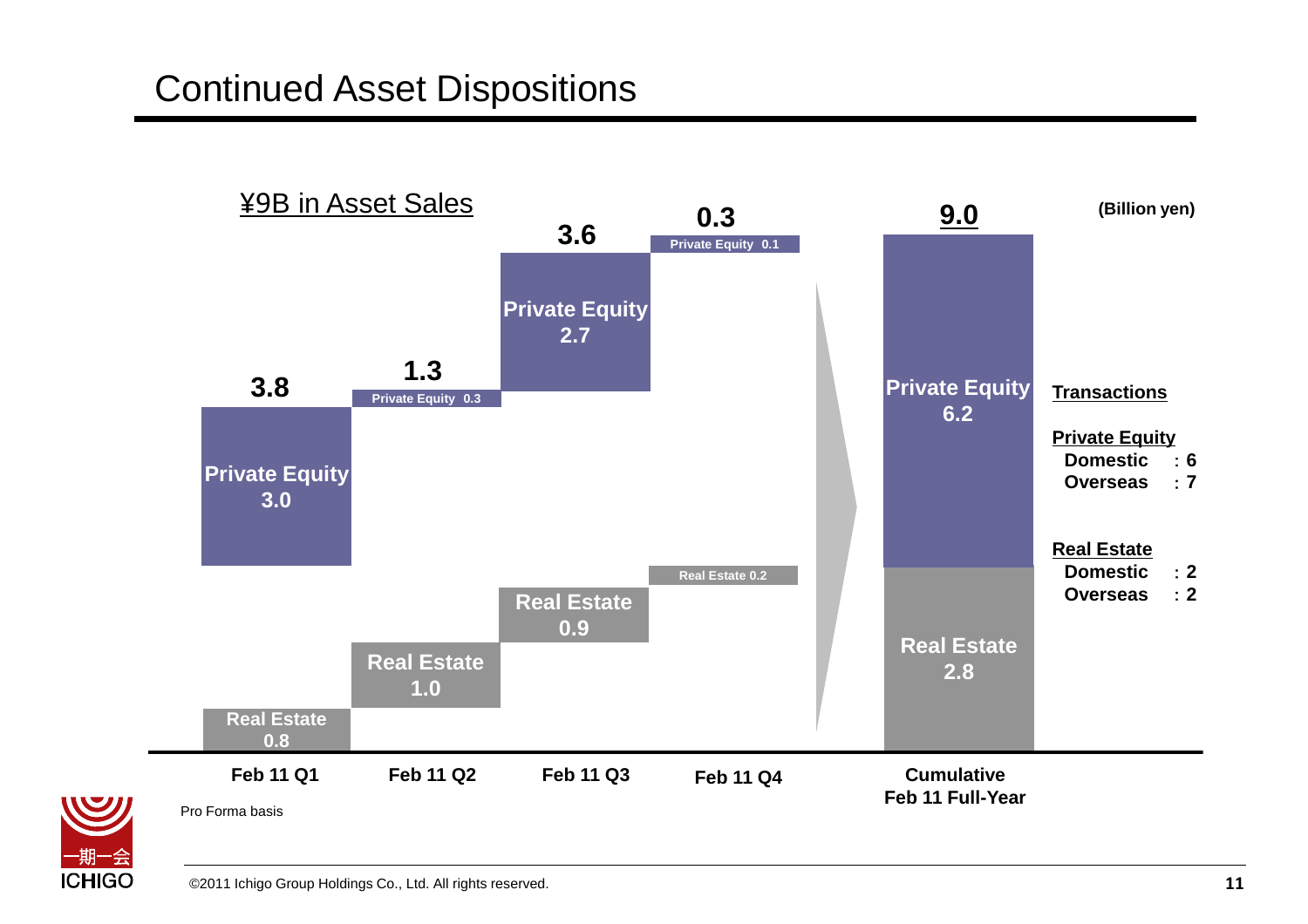### Repayment of Corporate Debt



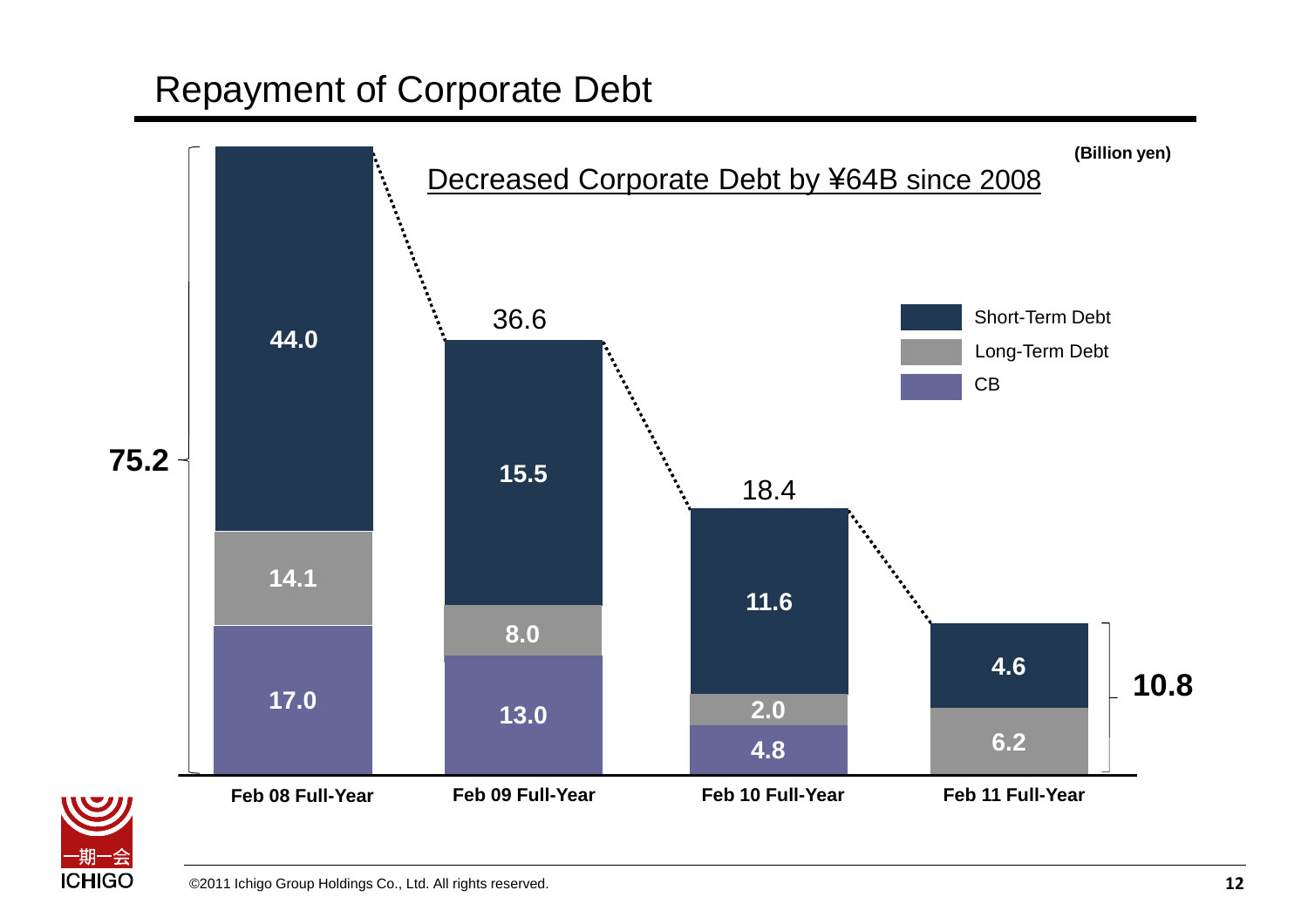## Business Update

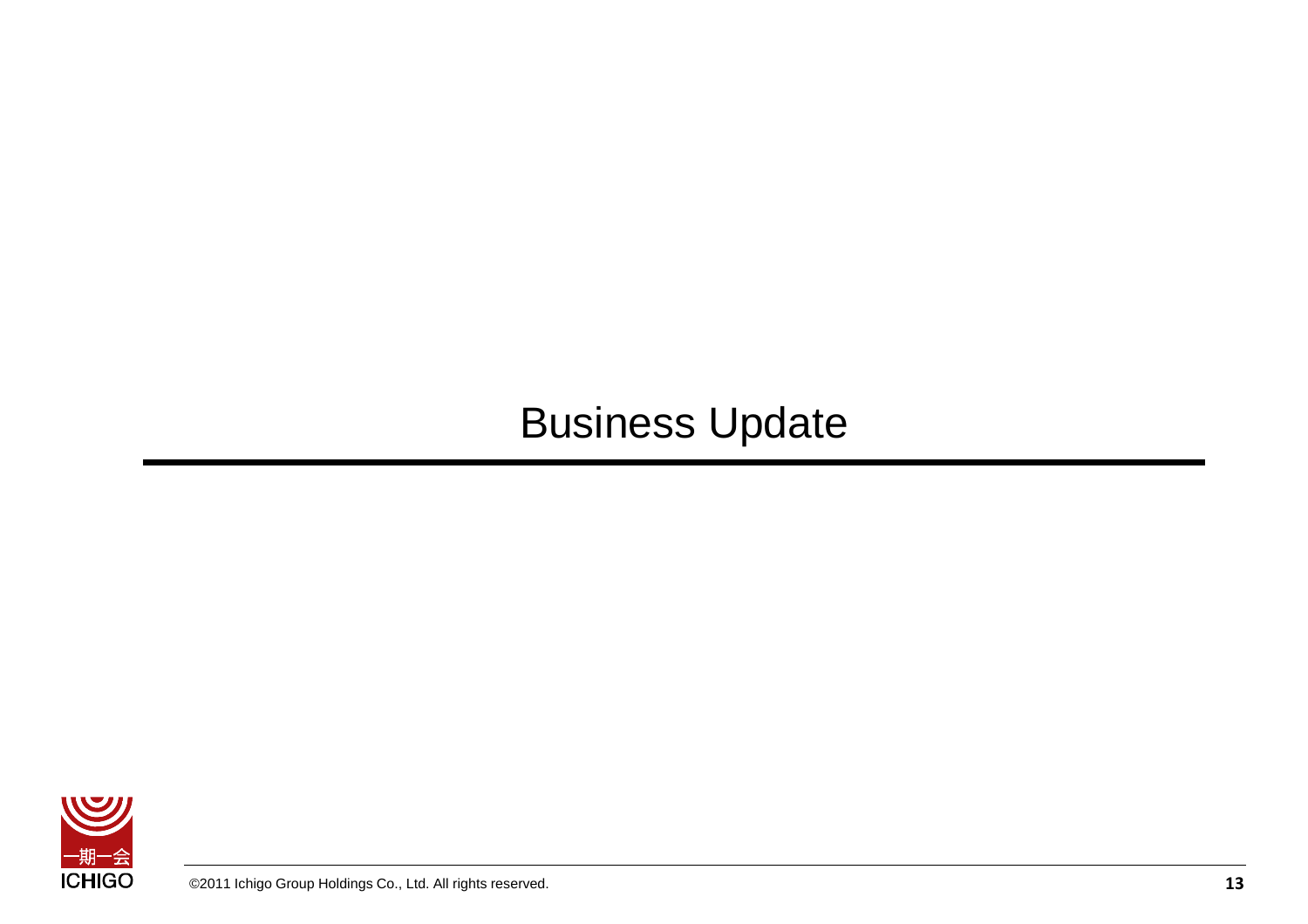### Real Estate Asset Management Business

• Ground Lease Fund in Oct. 2010

### • Acquisition of Suehirocho Building as REIT/Fund Seed Asset

- Good location along Chuo-dori main thoroughfare in Chiyoda-ku, Tokyo
	- Access: 1 minute walk from Suehirocho subway, 9 minute walk from Akihabara train station
- $\checkmark$  Office building, floor plate 252.95 tsubo (approx. 836 m<sup>2)</sup>
- $\checkmark$  Stable rent income via sale and lease back structure

### • Value-Add at Shinbashi SL Hirobamae Building

- $\checkmark$  Converted the property from single-tenant master lease to multi-tenancy, diversifying tenant risk
- $\checkmark$  Increased the NOI by 70% by marking rents to market
- $\checkmark$  Enhanced the value of the property via renovations
- $\checkmark$  Arranged a non-recourse loan, releasing ¥1.4B in cash
- Increased Opportunities in Rescue AM
	- $\checkmark$  Number of proposals increasing due to financial strength relative to other AM firms
	- $\checkmark$  Contributing to profitable growth of assets under management





Before **After**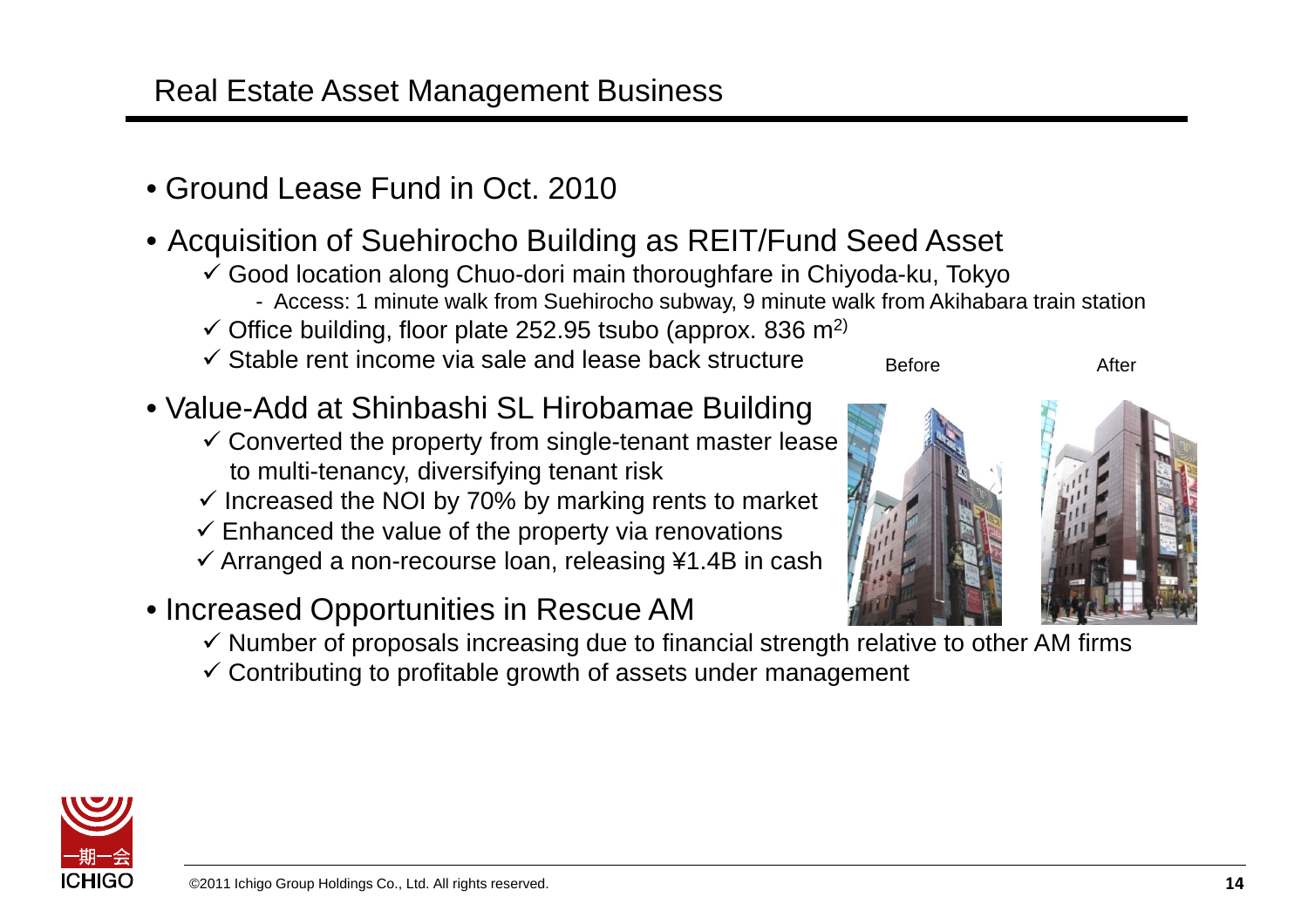**(Million yen)**

|                         | Feb. 2011 FY<br>(Revised as of May 26, 2010) | Feb. 2011 FY<br>(Actual) | Difference vs.<br>May 26 Revision | <b>Forecast for</b><br>Feb. 2012 FY |
|-------------------------|----------------------------------------------|--------------------------|-----------------------------------|-------------------------------------|
| <b>Revenues</b>         | 13,800                                       | 12,760                   | $-1,040$                          | 16,300                              |
| <b>Operating Profit</b> | 1,000                                        | 1,351                    | 351                               | 1,000                               |
| <b>Recurring Profit</b> | 1,000                                        | 1,616                    | 616                               | 700                                 |
| <b>Net Profit</b>       | 2,300                                        | 620                      | $-1,680$                          | 1,300                               |

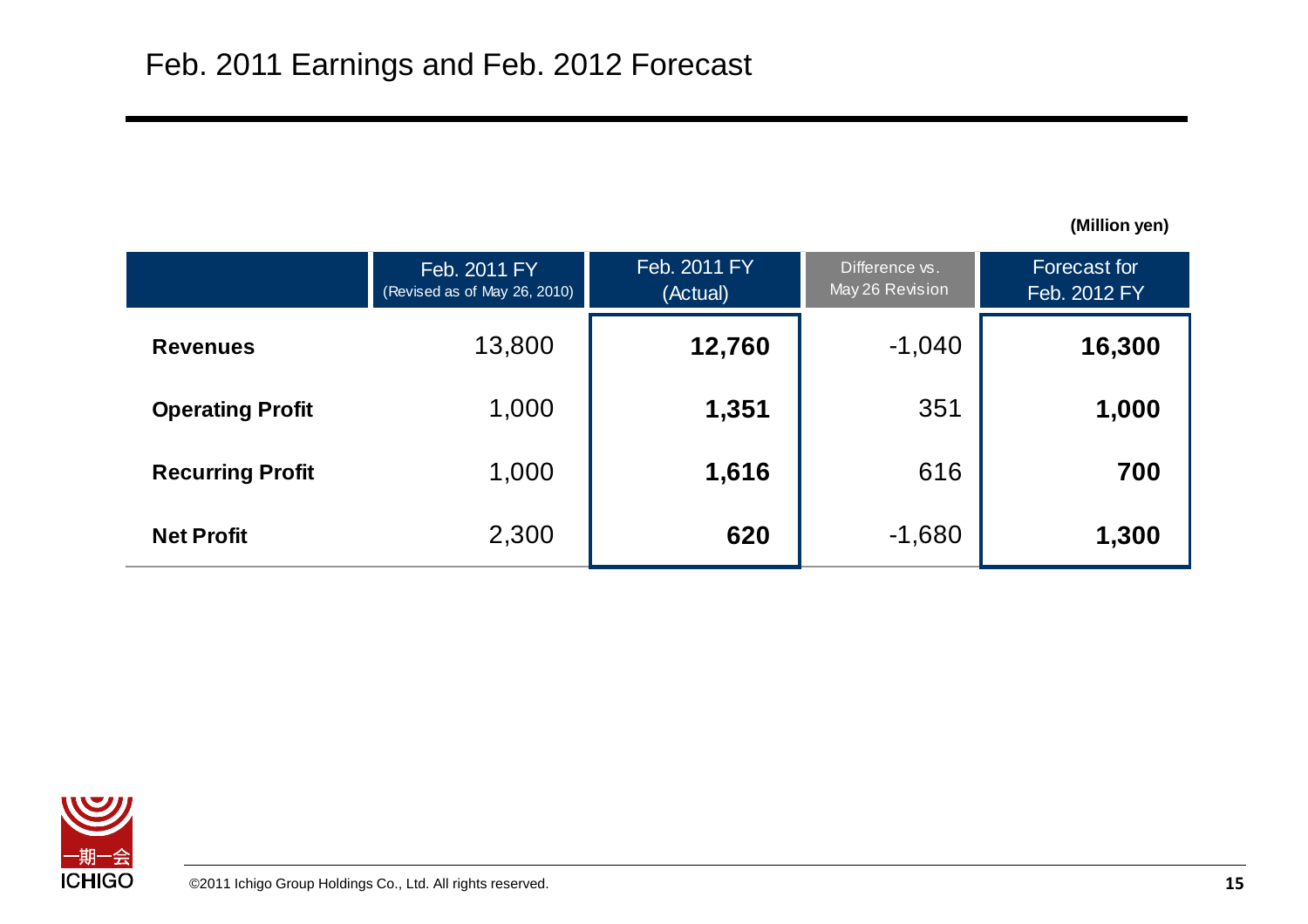Selling down from 25% to 15% our shareholding in CIAM, an investment management company of CITIC, one of the largest transnational conglomerates in China

- $\checkmark$  Monetizing a portion of our investment, expected to complete by July-end
- $\checkmark$  Post-sale, will continue as a CIAM shareholder and Scott Callon, Chairman of Ichigo, will remain a CIAM Director
- $\checkmark$  Will continue to work closely with our partners as CIAM shareholders, CITIC International Financial Holdings, Itochu, and Ithmaar Bank, to support CIAM's on-going success and positive business synergies
- $\checkmark$  Pursuing positive cooperation with CIAM and CITIC on mutually beneficial activities such as investments by Chinese and Hong Kong investors in Japanese real estate

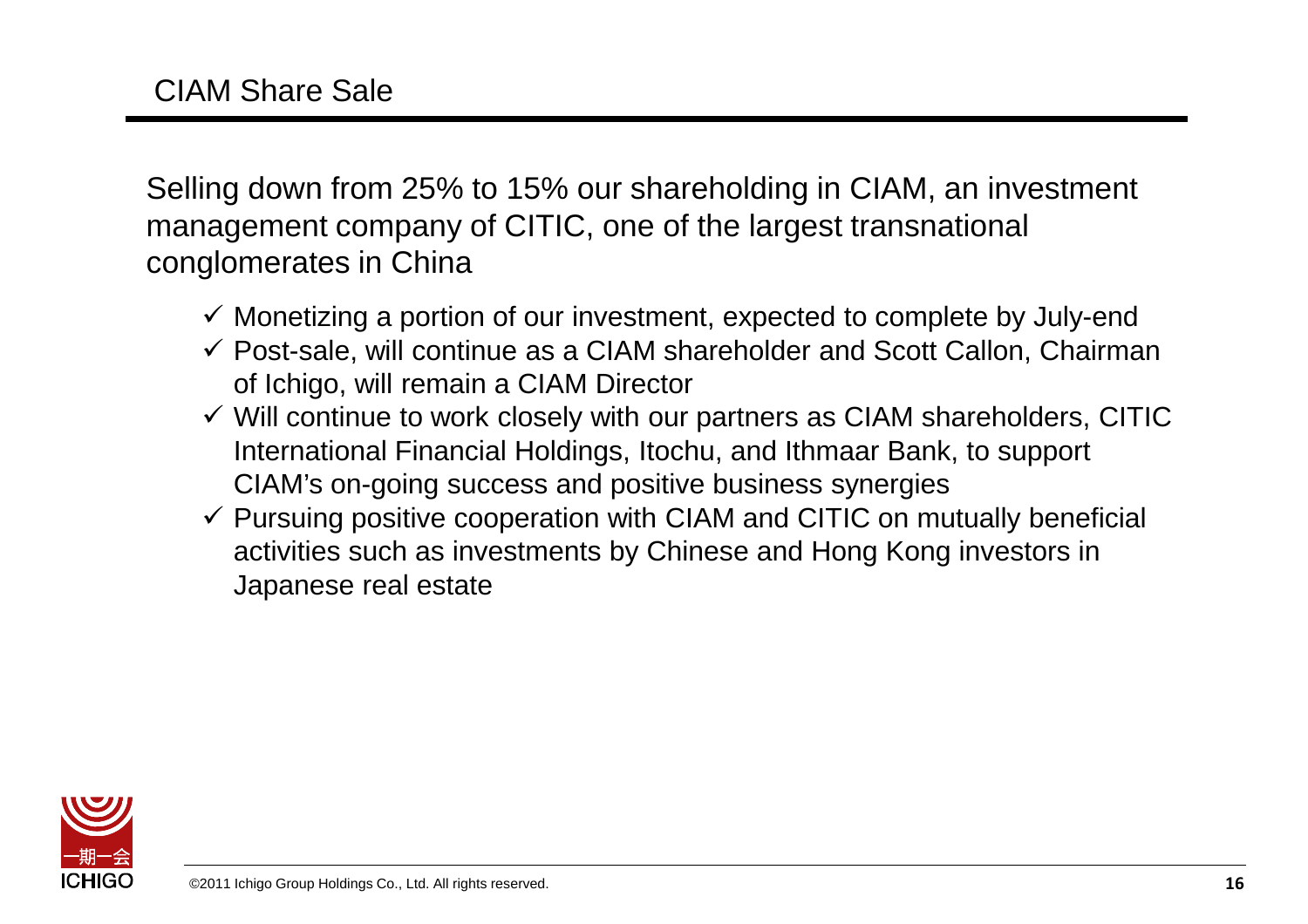## Appendix: Pro Forma Financial Data

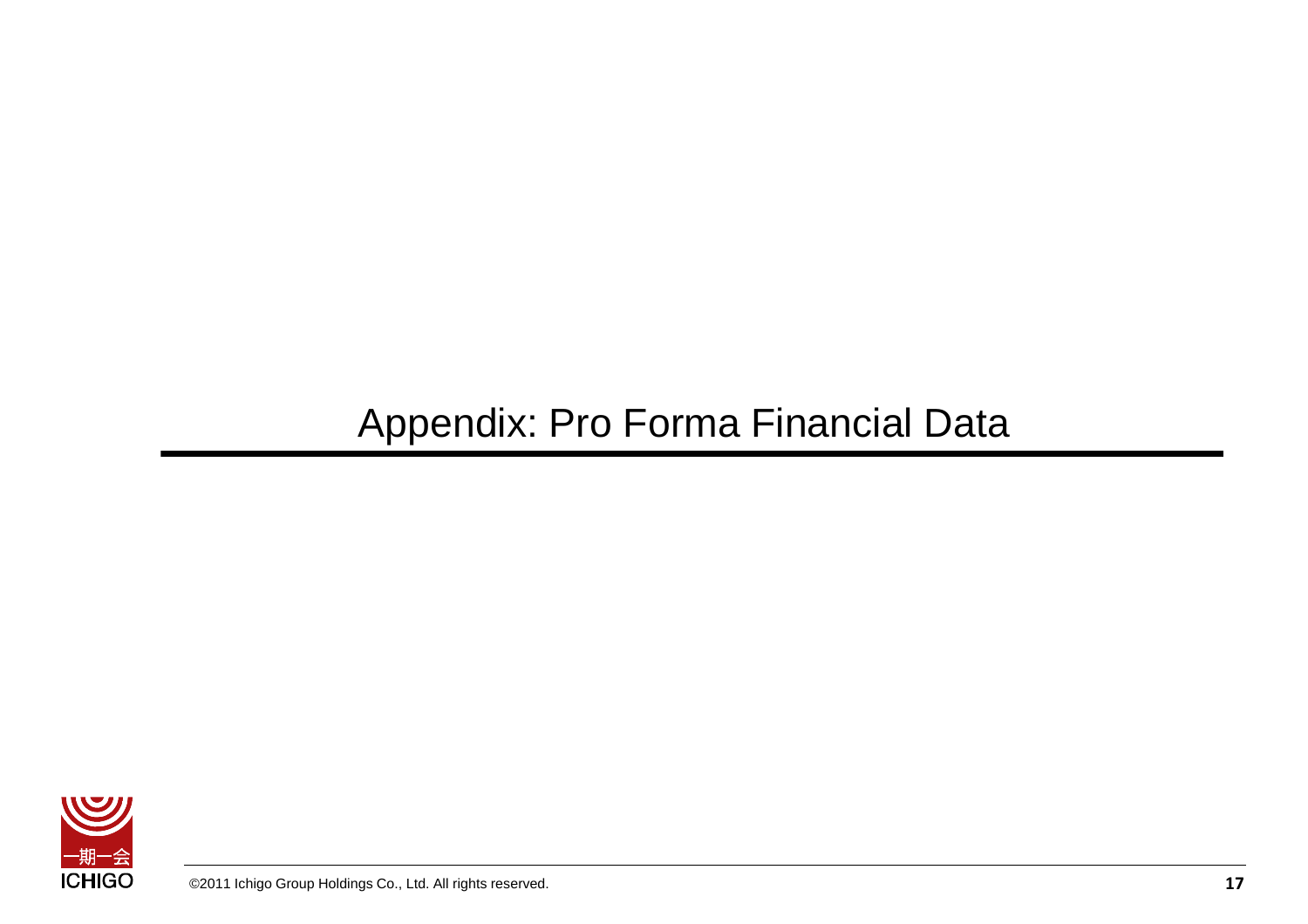## Pro Forma Disclosure to Improve Transparency

- Under Japanese accounting rules, SPCs in which Ichigo Group Holdings ("IGH") is a greater than 50% investor or **SPCs for which IGH** is the asset manager and no single equity investor holds more than 50% of the total investment must be consolidated onto IGH's balance sheet.
- Our statutory consolidated and parent financial statements thus include clientrelated assets and liabilities and P&L which do not belong to IGH. In order to more accurately reflect the true economic exposures borne by our shareholders, we disclose Pro Forma financials which are intended to better reflect IGH's actual corporate financial position.

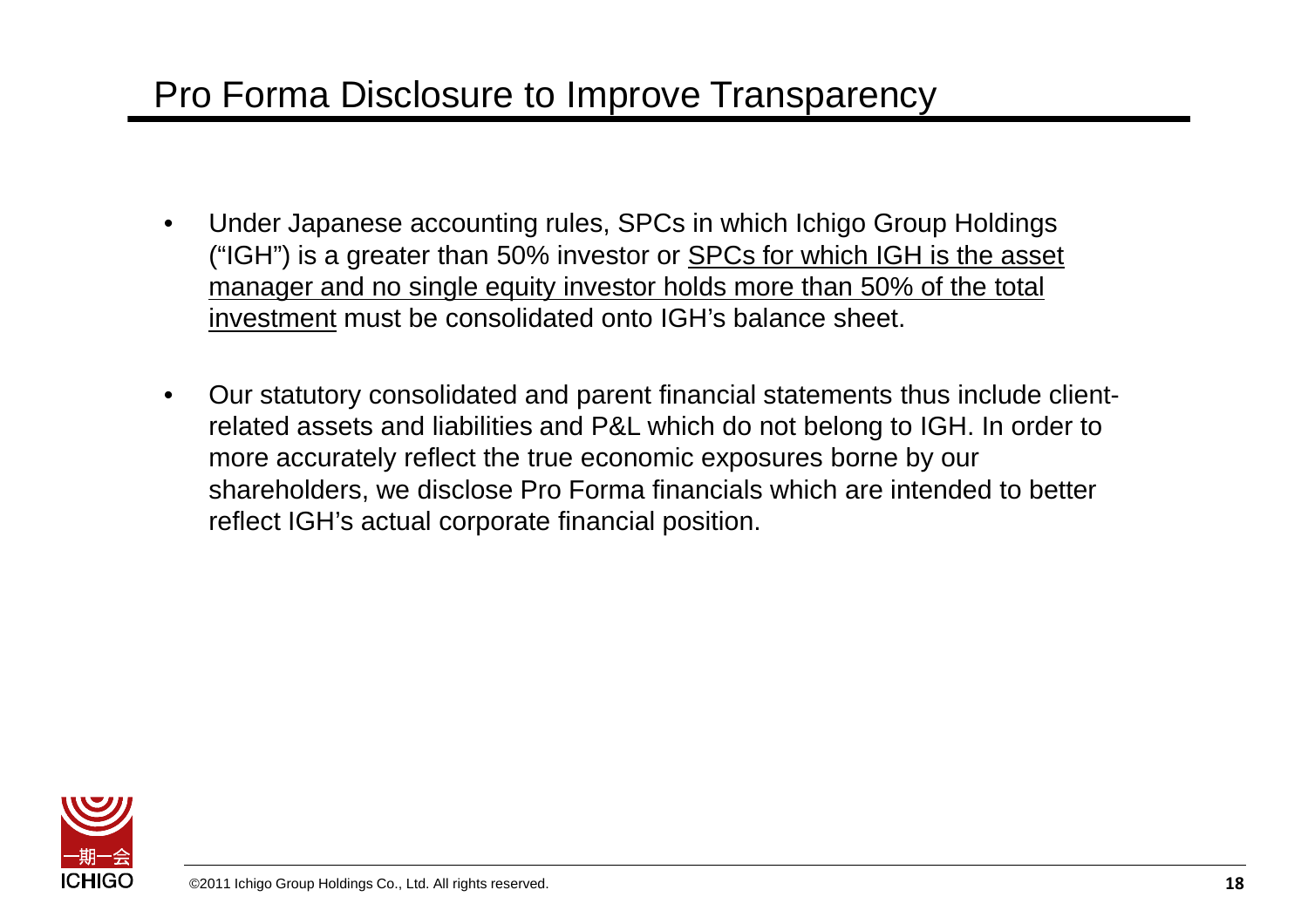**Feb 10 Feb 11 Change (YoY) Total Assets 42,804 39,915 -2,889** Cash and Cash Equivalents **5,268** 7,093 1,825 Investment (Real Estate) 6,707 6,419 6,419 Investment (Domestic companies)  $2,046$  | 984 -1,062 Investment (Overseas companies)  $10,434$   $7,198$   $-3,236$ Real Estate Held for Sale 14,231 11,177 -3,054 Other **5,118** 1,926 **Liabilities 21,687 14,205 -7,482** Interest-Bearing Debt 13,565 10,783 -2,782  $\begin{array}{ccccccc}\n\text{CB} & & & & 4,790 \\
\text{C} & & & & 0\n\end{array}$   $\begin{array}{ccccccc}\n-4,790 & & & & \n\end{array}$ Other  $3,332$   $3,422$   $90$ **Net Assets 21,117 25,709 4,592**



(Million yen)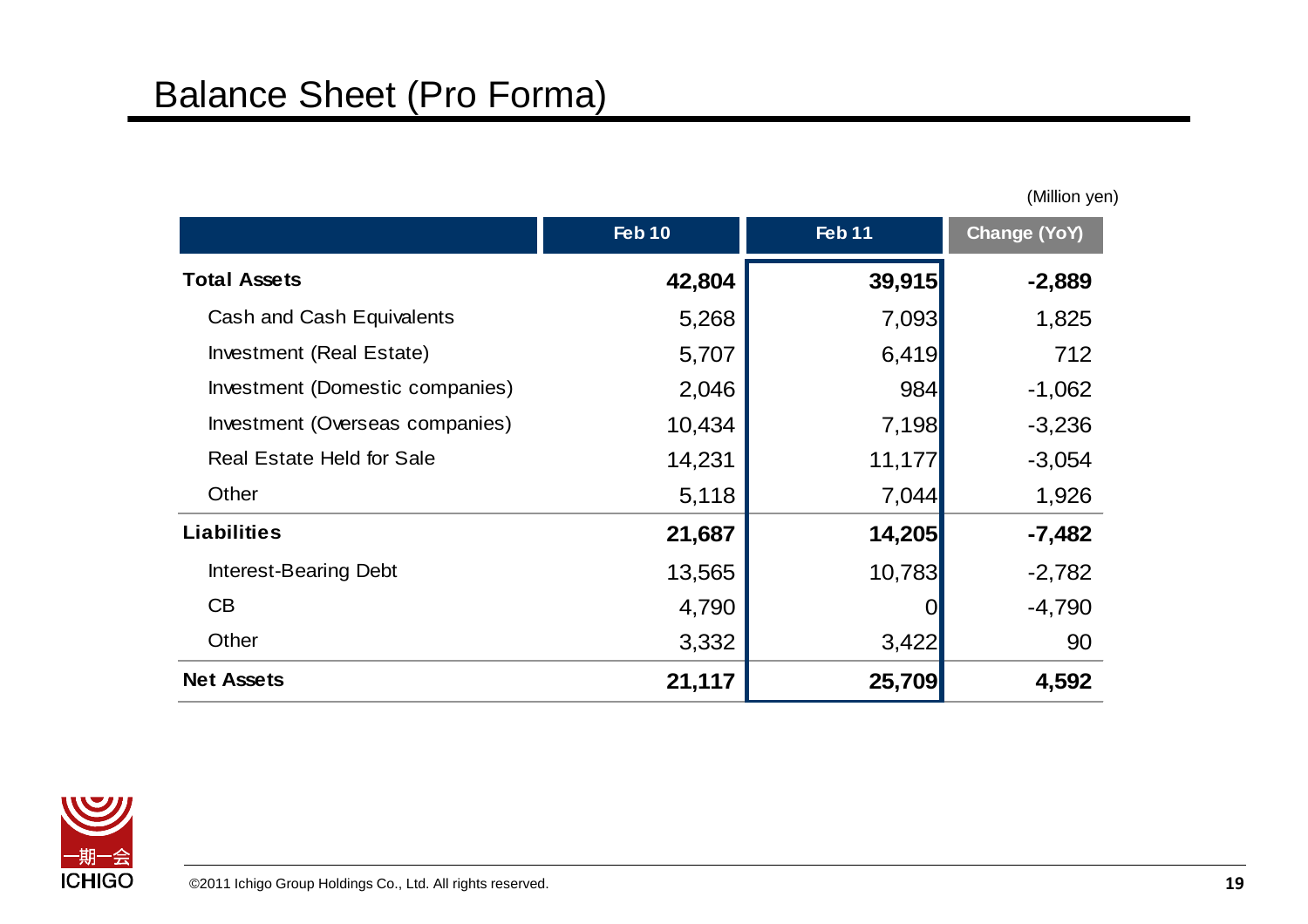### P&L (Pro Forma)

|                                | <b>Feb 10</b> | <b>Feb 11</b> |  |
|--------------------------------|---------------|---------------|--|
| <b>Revenues</b>                | 14,127        | 7,842         |  |
| Cost of Revenues               | 9,785         | 4,102         |  |
| <b>Gross Profit</b>            | 4,342         | 3,740         |  |
| SG&A                           | 3,012         | 2,603         |  |
| <b>Operating Profit</b>        | 1,330         | 1,137         |  |
| Non-Operating Gain (Loss), net | $-535$        | 265           |  |
| <b>Recurring Profit</b>        | 795           | 1,402         |  |
| Extraordinary Gain (Loss), net | 1,380         | 1,273         |  |
| <b>Pre-tax Profit</b>          | 2,175         | 2,675         |  |
| Tax                            | 79            | 42            |  |
| Minority Interests             | 289           | 2,013         |  |
| <b>Net Profit</b>              | 1,807         | 620           |  |

÷.

| <b>Breakdown</b>                 | (Million yen)     |  |  |
|----------------------------------|-------------------|--|--|
|                                  | Feb <sub>11</sub> |  |  |
| <b>Revenues</b>                  | 7,842             |  |  |
| Real Estate Management Fees      | 1,004             |  |  |
| <b>Advisory Fees</b>             | 44                |  |  |
| Rental Income                    | 1,792             |  |  |
| Real Estate Sales / Dividends    | 1,394             |  |  |
| Securities Sales / Dividends     | 1,892             |  |  |
| <b>Building Maintenance Fees</b> | 1,541             |  |  |
| Other                            | 175               |  |  |
| <b>Gross Profit</b>              | 3,740             |  |  |
| Real Estate Management Fees      | 724               |  |  |
| <b>Advisory Fees</b>             | 39                |  |  |
| Rental Income                    | 1,042             |  |  |
| Real Estate Sales / Dividends    | 548               |  |  |
| Securities Sales / Dividends     | 1,555             |  |  |
| <b>Building Maintenance Fees</b> | 372               |  |  |
| Other                            | -540              |  |  |

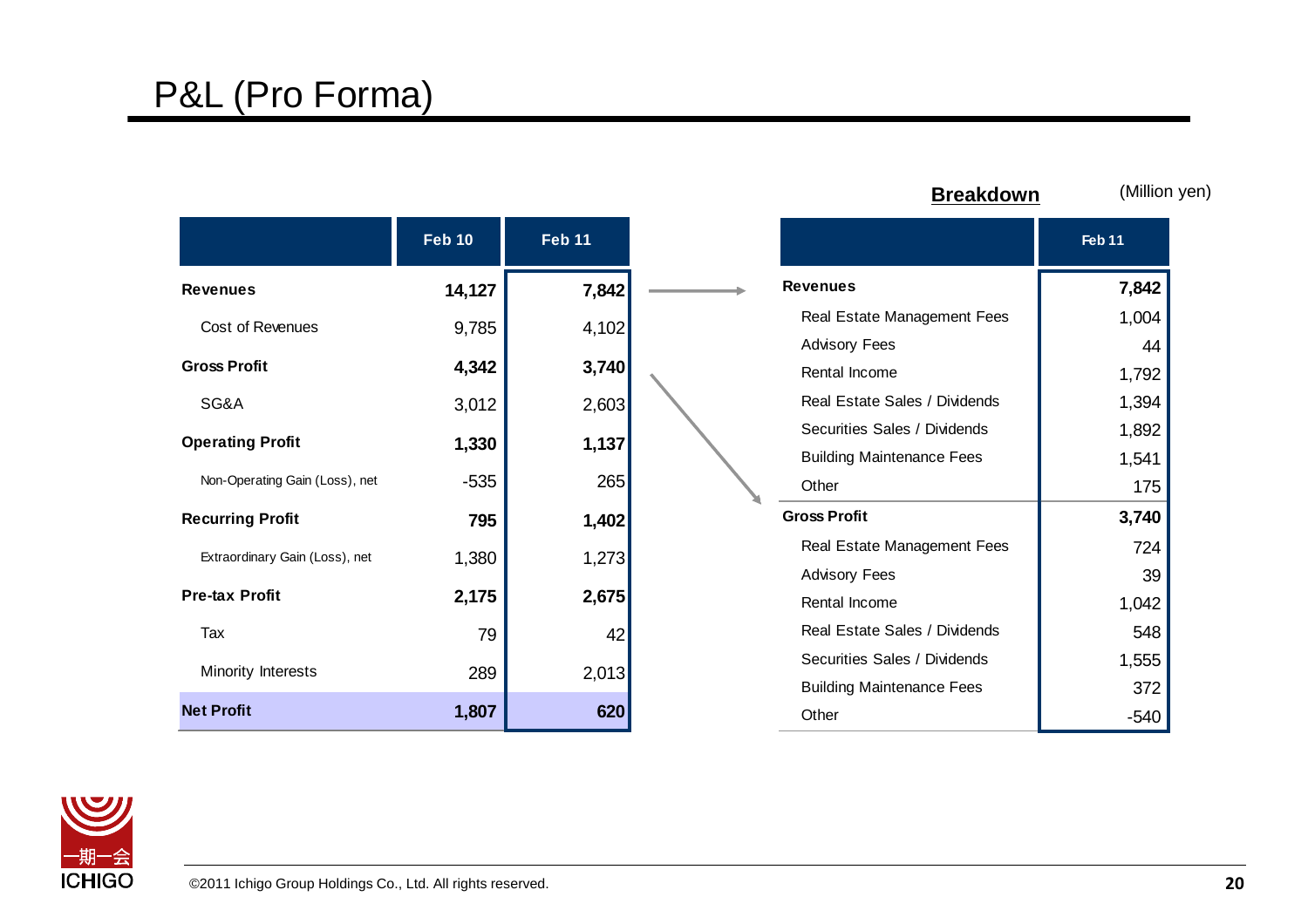## Appendix: Consolidated Financial Data

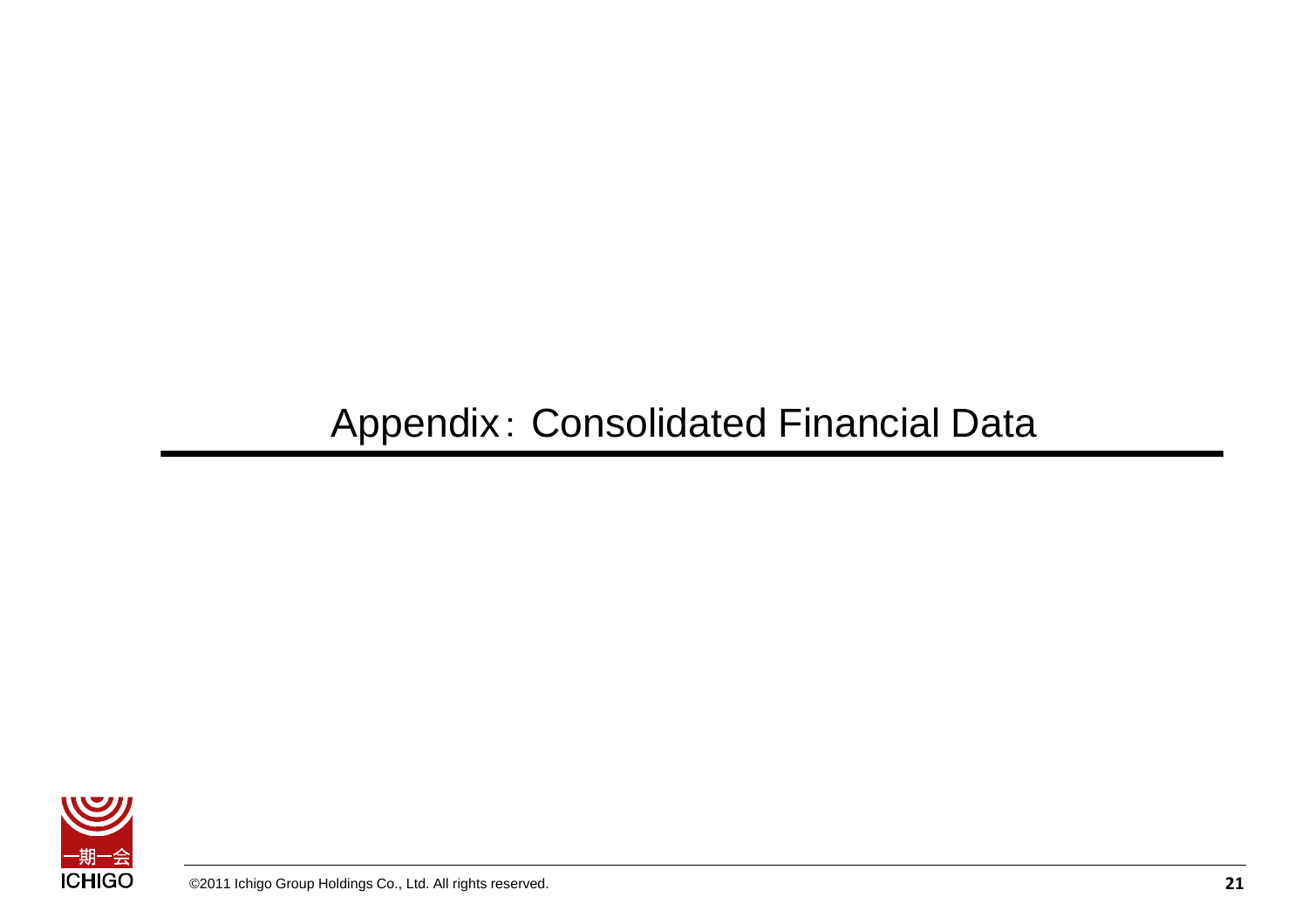|                                                   | <b>Feb 10</b> | Feb 11 | <b>YoY change</b> |
|---------------------------------------------------|---------------|--------|-------------------|
| <b>Total Assets</b>                               | 100,268       | 98,653 | $-1,615$          |
| Cash and Cash Equivalents                         | 10,728        | 12,343 | 1,615             |
| Operating Investments in Securities               | 9,404         | 8,035  | $-1,369$          |
| <b>Real Estate Held for Sale</b>                  | 69,445        | 68,823 | $-622$            |
| <b>Fixed Assets</b>                               | 3,201         | 3,178  | $-23$             |
| <b>Investments in Securities</b>                  | 7,197         | 5,682  | $-1,515$          |
| Other                                             | 293           | 592    | 299               |
| <b>Liabilities</b>                                | 76,745        | 70,881 | $-5,864$          |
| Interest-Bearing Debts (excl. Non-Recourse Loans) | 13,642        | 10,782 | $-2,860$          |
| Non-Recourse Loans                                | 50,652        | 51,913 | 1,261             |
| CB                                                | 4,790         | 0      | $-4,790$          |
| Other                                             | 7,661         | 8,186  | 525               |
| <b>Net Assets</b>                                 | 23,523        | 27,771 | 4,248             |
| <b>Shareholders Equity</b>                        | 20,495        | 25,514 | 5,019             |
| Minority Interests and Other                      | 3,028         | 2,257  | $-771$            |

(Million yen)

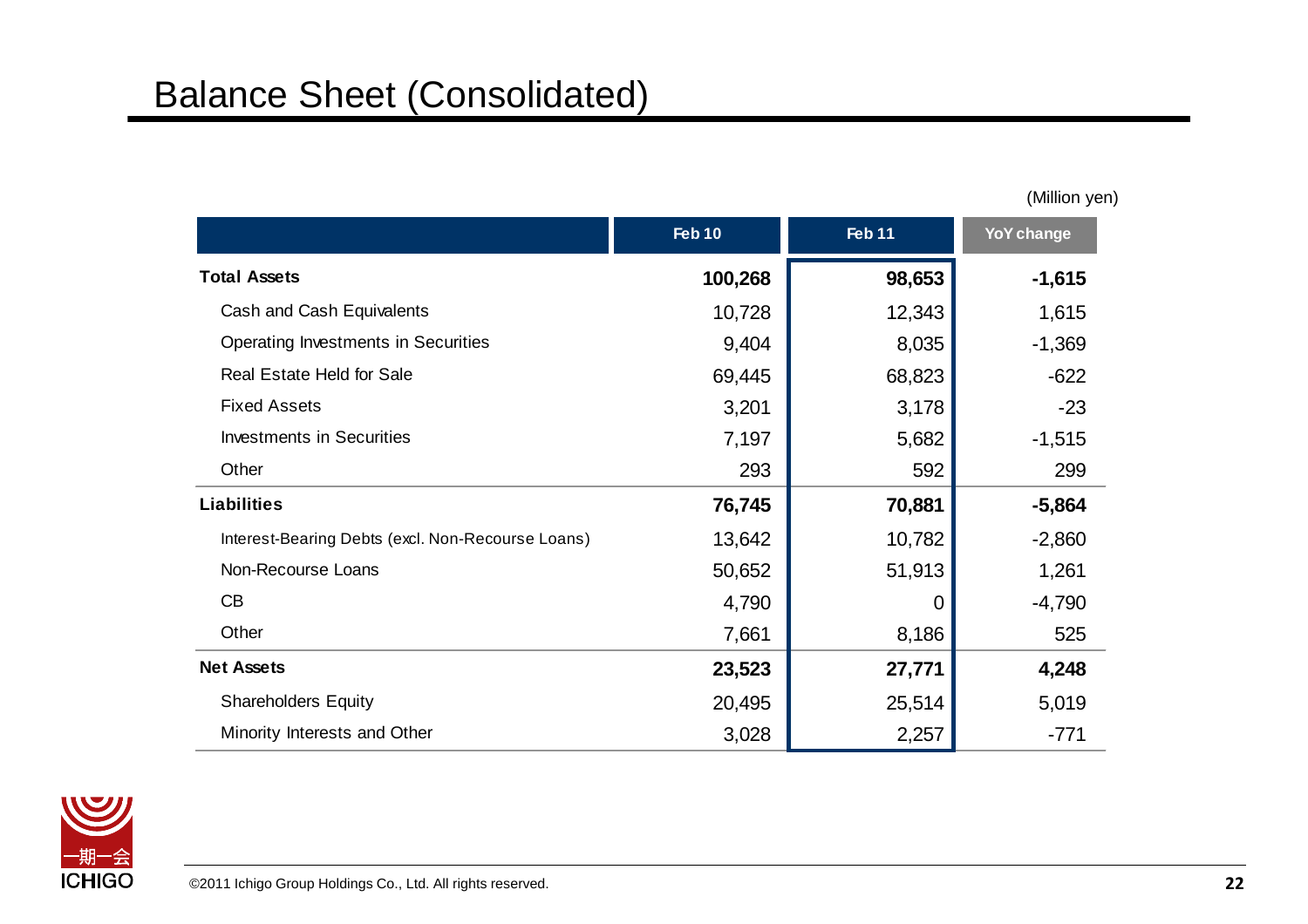### Breakdown of Assets (Consolidated)

(Million yen)

|                                                                                                                        | Feb 10        |                                           |                                             | <b>Feb 11</b> |                                           |                                             | <b>YoY Change</b>                       |
|------------------------------------------------------------------------------------------------------------------------|---------------|-------------------------------------------|---------------------------------------------|---------------|-------------------------------------------|---------------------------------------------|-----------------------------------------|
|                                                                                                                        | <b>Amount</b> | Outside<br>Investors'<br><b>Interests</b> | <b>The</b><br>Company's<br><b>Interests</b> | <b>Amount</b> | Outside<br>Investors'<br><b>Interests</b> | <b>The</b><br>Company's<br><b>Interests</b> | in the<br>Company's<br><b>Interests</b> |
| Cash and Cash Equivalents                                                                                              | 10,728        | $\blacksquare$                            | $\blacksquare$                              | 12,343        | $\blacksquare$                            | ÷.                                          |                                         |
| <b>Operating Investments in Securities</b>                                                                             | 9,404         | 0                                         | 9.404                                       | 8,035         | 0                                         | 8,035                                       | $-1,369$                                |
| Domestic Real Estate                                                                                                   | 2,188         | 0                                         | 2,188                                       | 2,684         | 0                                         | 2,684                                       | 496                                     |
| <b>Listed Domestic Companies</b>                                                                                       | 80            | $\mathbf 0$                               | 80                                          | $\Omega$      | 0                                         | $\Omega$                                    | $-80$                                   |
| <b>Unlisted Domestic Companies</b>                                                                                     | 2,780         | $\mathbf 0$                               | 2,780                                       | 2,701         | 0                                         | 2,701                                       | $-79$                                   |
| <b>Listed Overseas Companies</b>                                                                                       | 2.742         | $\Omega$                                  | 2.742                                       | 1,448         | $\Omega$                                  | 1,448                                       | $-1,294$                                |
| Unlisted Overseas Companies                                                                                            | 1,614         | 0                                         | 1,614                                       | 1,201         | 0                                         | 1,201                                       | $-413$                                  |
| Reference: Allow ance for Bad Debts for<br>Operating Investments in Securities                                         | $-3,357$      |                                           | $-3,357$                                    | $-3,358$      |                                           | $-3,358$                                    | $-1$                                    |
| Operating Investments in Securities less<br>Allow ance for Bad Debts for Operating<br><b>Investments in Securities</b> | 6,047         |                                           | 6,047                                       | 4,677         |                                           | 4,677                                       | $-1,370$                                |
| <b>Real Estate Assets for Sale</b>                                                                                     | 69,445        | 53,864                                    | 15,581                                      | 68,823        | 53,948                                    | 14,875                                      | $-706$                                  |
| Domestic Real Estate                                                                                                   | 66,374        | 51,330                                    | 15,044                                      | 68,823        | 53,948                                    | 14,875                                      | $-169$                                  |
| Overseas Real Estate                                                                                                   | 3,071         | 2,534                                     | 537                                         | $\mathbf 0$   | 0                                         | $\mathbf 0$                                 | $-537$                                  |
| <b>Investments in Securities</b>                                                                                       | 7,197         | 0                                         | 7,197                                       | 5,682         | 0                                         | 5,682                                       | $-1,515$                                |
| Domestic Companies                                                                                                     | 423           | 0                                         | 423                                         | 523           | 0                                         | 523                                         | 100                                     |
| Overseas Companies                                                                                                     | 5,996         | $\mathbf 0$                               | 5,996                                       | 4,842         | 0                                         | 4,842                                       | $-1,154$                                |
| Others                                                                                                                 | 778           | 0                                         | 778                                         | 317           | $\mathbf 0$                               | 317                                         | $-461$                                  |
| Reference: Allow ance for Bad Debts for<br><b>Investments in Securities</b>                                            | $-115$        |                                           | $-115$                                      | $-115$        | $\overline{a}$                            | $-115$                                      | $\mathbf 0$                             |
| Investments in Securities less Allow ance for<br>Bad Debts for Investments in Securities                               | 7,082         |                                           | 7,082                                       | 5,567         |                                           | 5,567                                       | $-1,515$                                |
| <b>Tangible Assets</b>                                                                                                 | 3,201         | $\blacksquare$                            | $\blacksquare$                              | 3,178         | $\blacksquare$                            |                                             |                                         |
| Other Assets                                                                                                           | 3,765         | $\blacksquare$                            | $\blacksquare$                              | 4,065         | $\overline{\phantom{a}}$                  | $\overline{a}$                              |                                         |
| <b>Total Assets</b>                                                                                                    | 100,268       |                                           | 28,710                                      | 98,653        |                                           | 25,119                                      | $-3,591$                                |

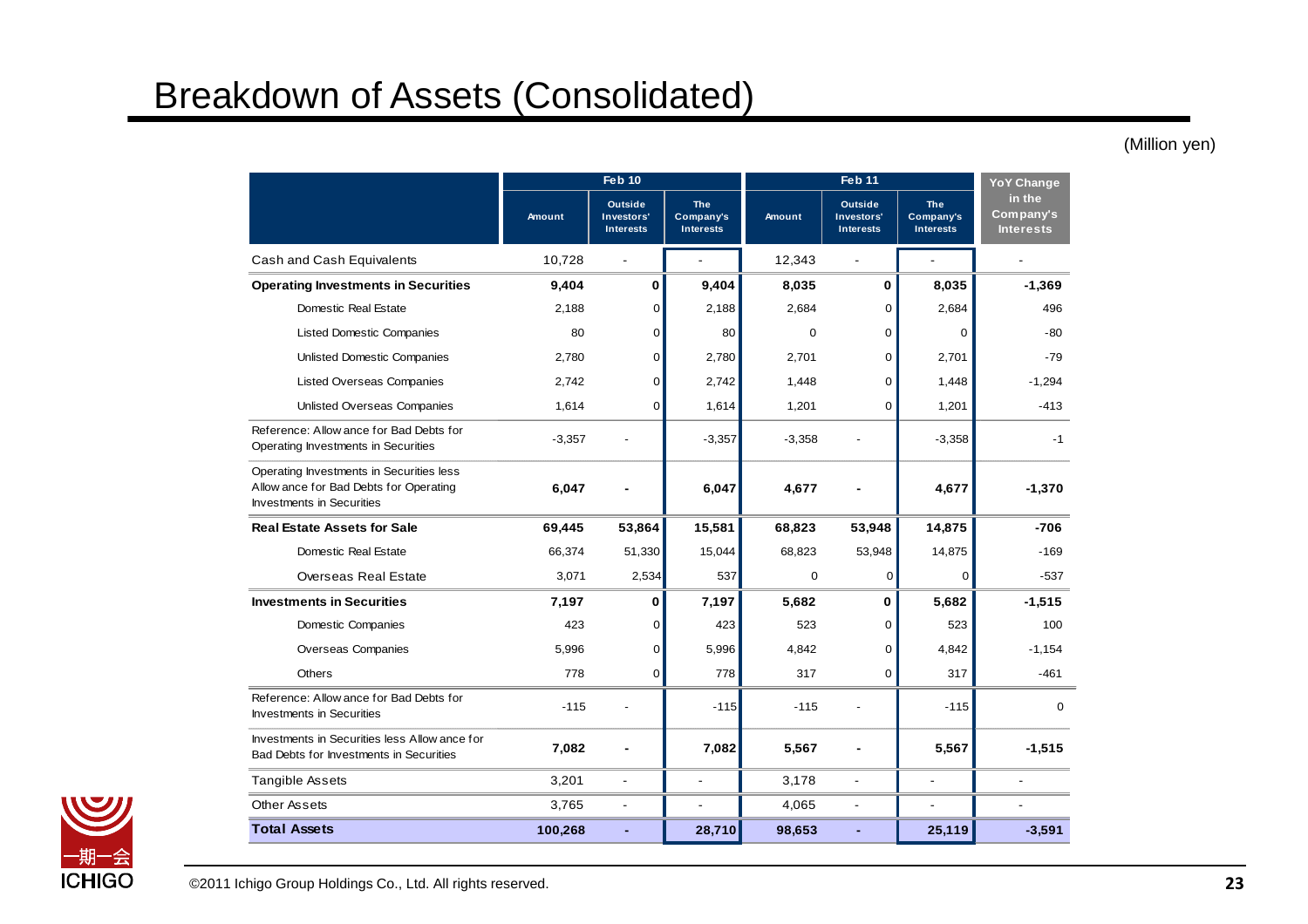|                                | <b>Feb 10</b> | Feb 11 | <b>Full-Year</b><br><b>Forecast</b> | <b>Progress</b> |                                  | Feb 11 |
|--------------------------------|---------------|--------|-------------------------------------|-----------------|----------------------------------|--------|
| <b>Revenues</b>                | 21,112        | 12,760 | 13,800                              | 92.5%           | <b>Revenues</b>                  | 12,760 |
| Cost of Revenues               | 16,991        | 8,805  |                                     |                 | Real Estate Management Fees      | 731    |
|                                |               |        |                                     |                 | <b>Advisory Fees</b>             | 45     |
| <b>Gross Profit</b>            | 4,120         | 3,954  |                                     |                 | Rental Income                    | 5,666  |
| SG&A                           | 3,011         | 2,603  |                                     |                 | Real Estate Sales / Dividends    | 2,838  |
|                                |               |        |                                     |                 | Securities Sales / Dividends     | 1,892  |
| <b>Operating Profit</b>        | 1,108         | 1,351  | 1,000                               | 135.1%          | <b>Building Maintenance Fees</b> | 1,523  |
| Non-Operating Gain (Loss), net | $-535$        | 266    |                                     |                 | Other                            | 65     |
| <b>Recurring Profit</b>        | 573           | 1,616  | 1,000                               | 161.6%          | <b>Gross Profit</b>              | 3,954  |
| Extraordinary Gain (Loss), net |               |        |                                     |                 | Real Estate Management Fees      | 449    |
|                                | 1,380         | 1,273  |                                     |                 | <b>Advisory Fees</b>             | 28     |
| <b>Pre-tax Profit</b>          | 1,953         | 2,889  |                                     |                 | Rental Income                    | 1,574  |
| Tax                            | 78            | 41     |                                     |                 | Real Estate Sales / Dividends    | 622    |
|                                |               |        |                                     |                 | Securities Sales / Dividends     | 1,555  |
| Minority Interests             | 67            | 2,227  |                                     |                 | <b>Building Maintenance Fees</b> | 354    |
| <b>Net Profit</b>              | 1,807         | 620    | 2,300                               | 27.0%           | Other                            | $-628$ |



**Breakdown**

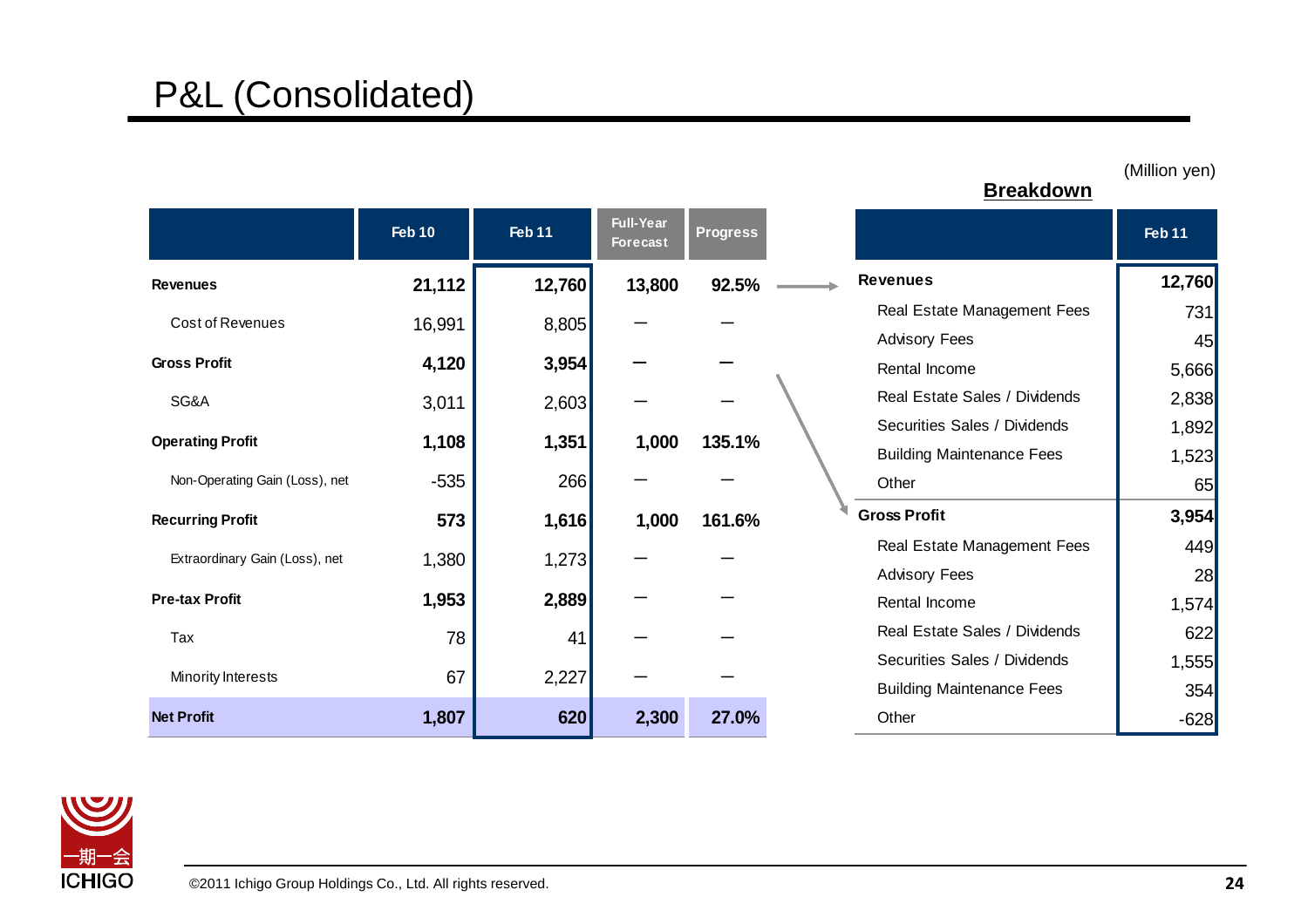## Appendix: Real Estate Data

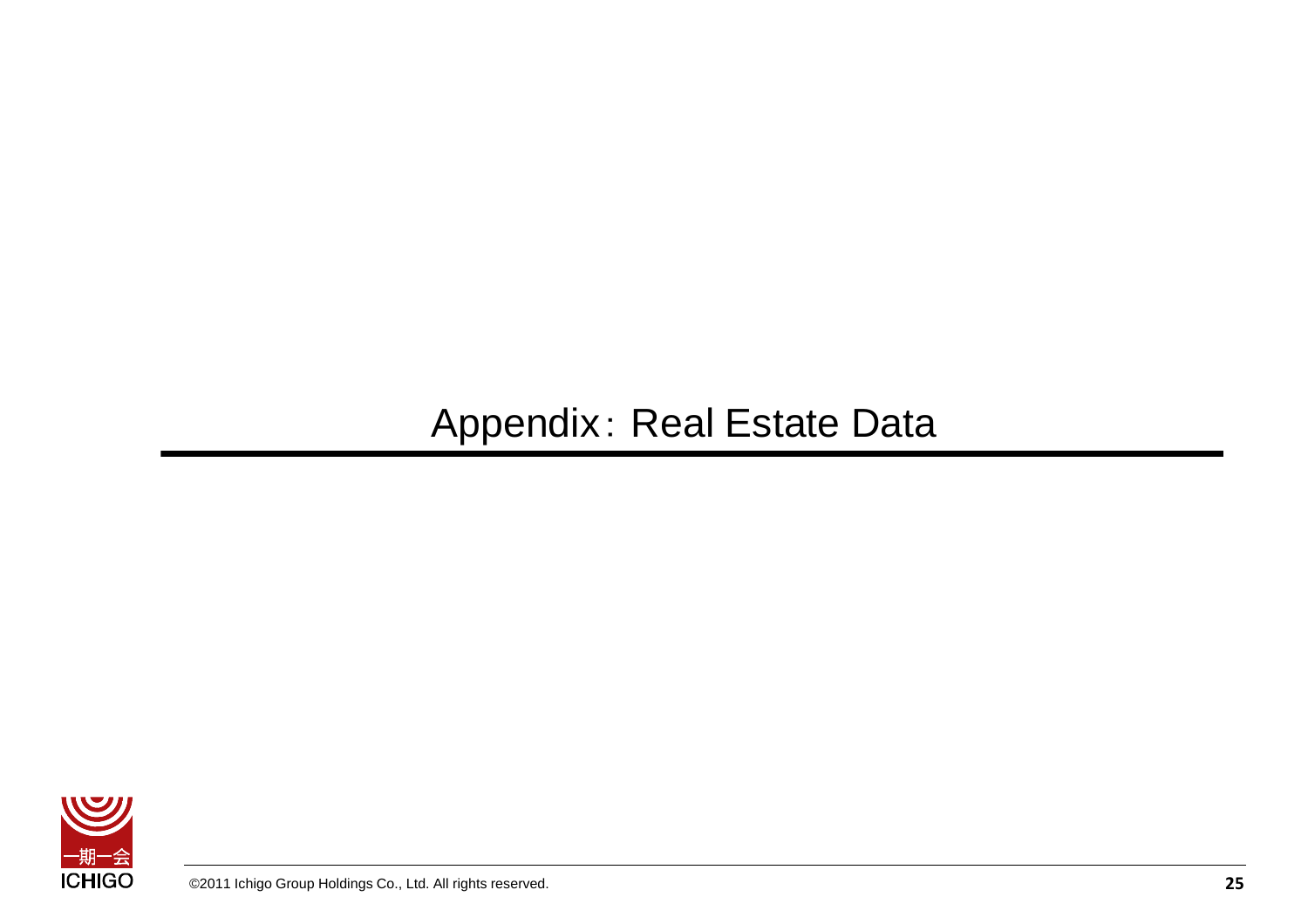### Cumulative Assets Under Management

- □ Historic Cumulative AUM Exceeds ¥1 trillion
- Strong Long-Term Track Record of Managing Real Estate for Clients
- Increased AUM via Acquisition of REIT Management Company in Feb. 2011



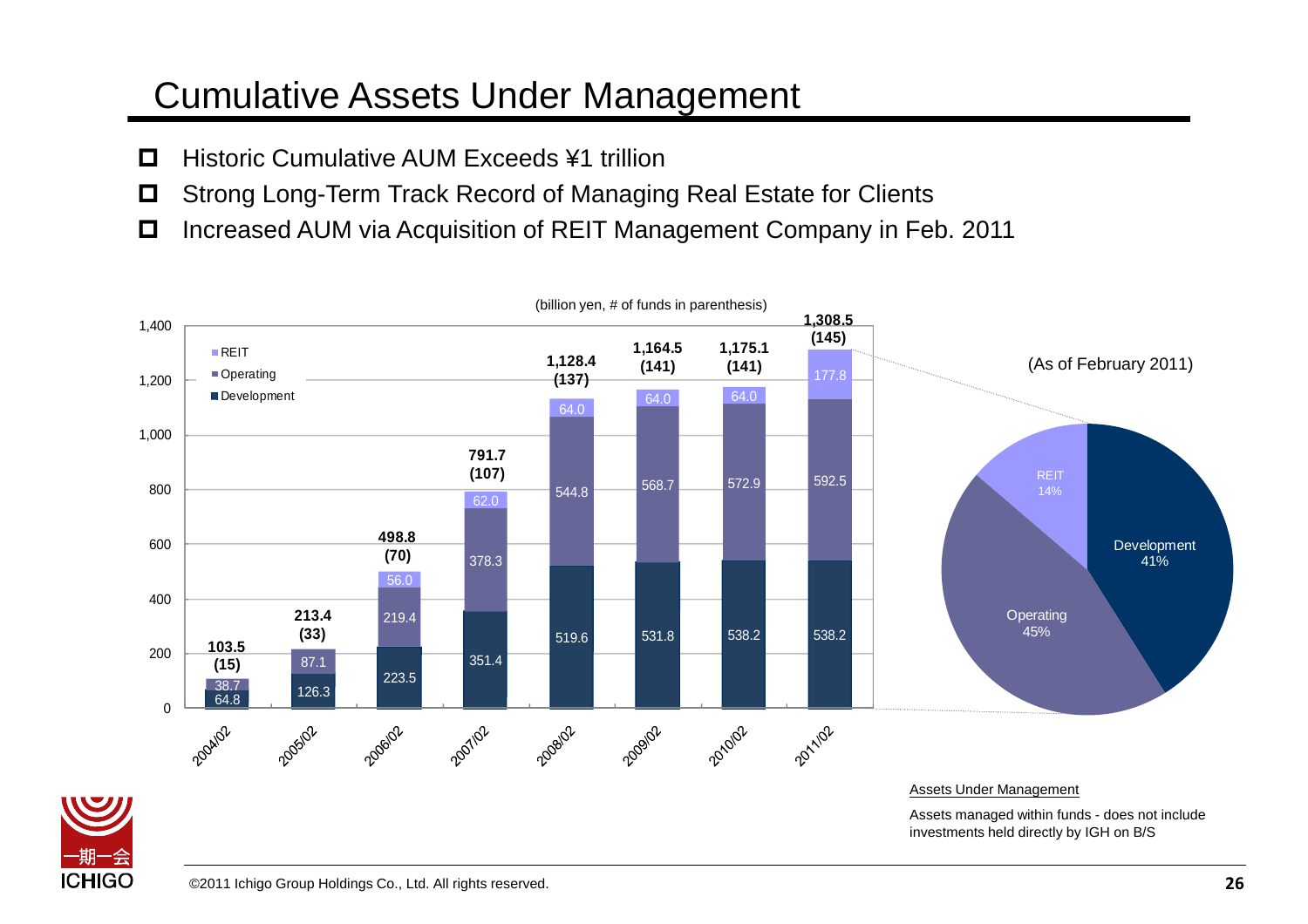## Assets Under Management

#### With Launch of New Funds, AUM Has Returned to Growth



(As of February 2011)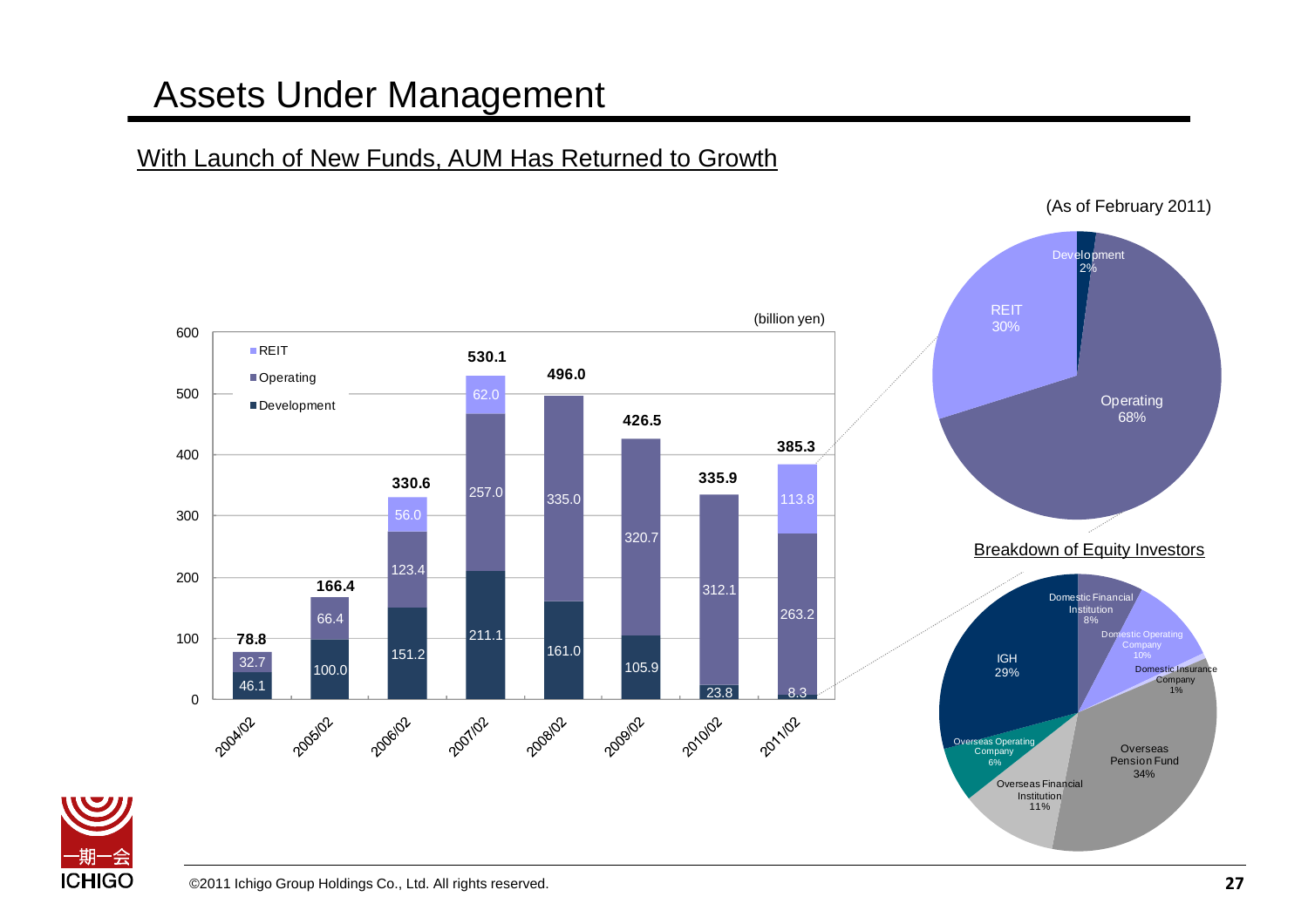## Real Estate Portfolio

- Mainly Office, although Significant Track Record across a Wide Variety of Asset Types
- Particular Experience in Managing Small & Mid-Size Assets from ¥1 5 billion in Tokyo



ICHIGC

©2011 Ichigo Group Holdings Co., Ltd. All rights reserved.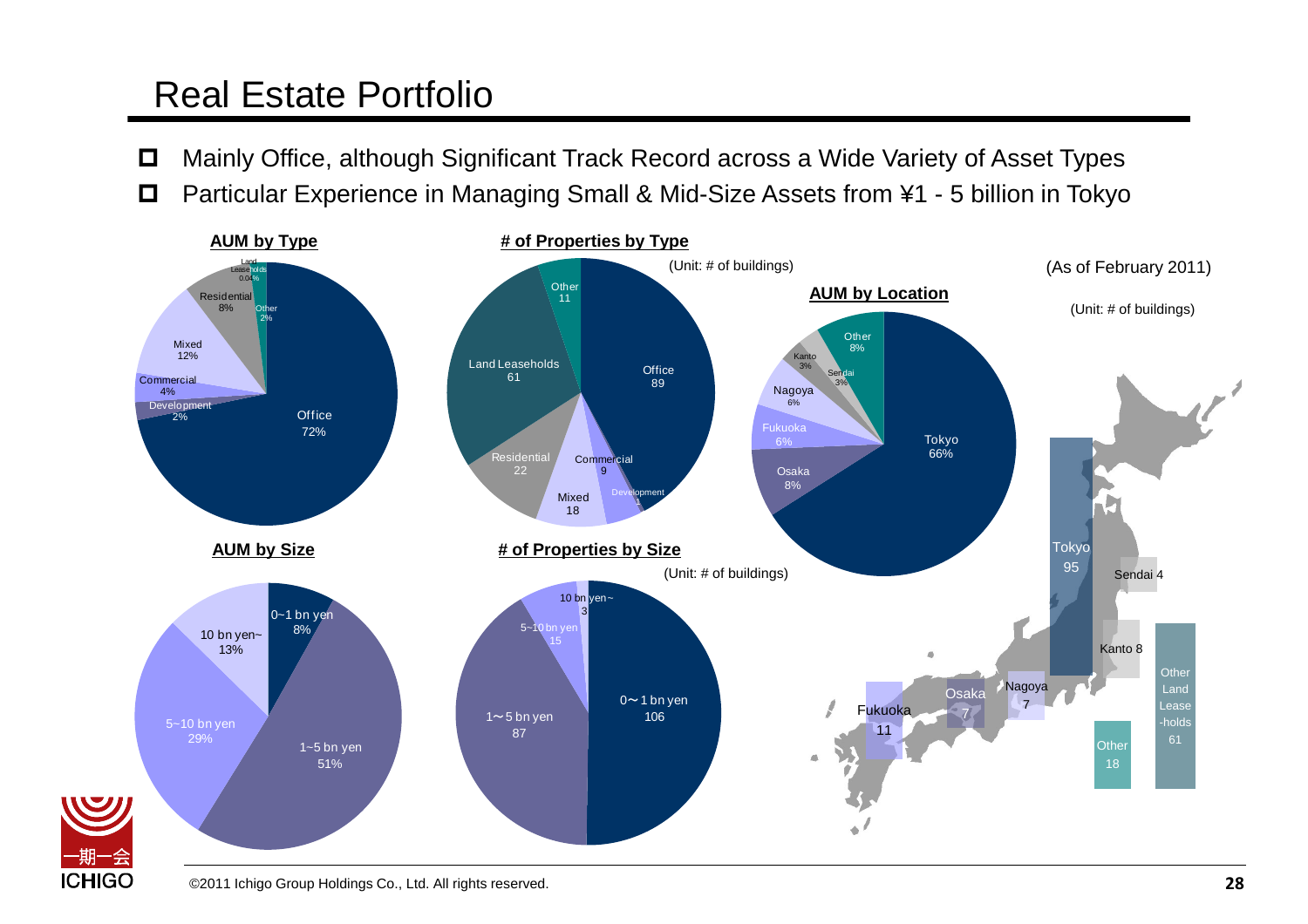## IGH Real Estate Cap Rates

- Cap Rates Increased Due to Early Adoption of Lower of Cost or Market Rule
- Continually Mark Assets In-line with Current Market Pricing and Eliminate Any Unrealized Losses from B/S

(As of February 2011)

#### **Real Estate Investments held by Private Funds (SPCs)**

(Million yen, except for percentage data)

| Location      | Acquisition value | Book value<br>(after write-down) | NOI (current) | Cap rate (at acquisition)<br>NOI / Acquisition value | Cap rate (current)<br>NOI / Book value after write-down |
|---------------|-------------------|----------------------------------|---------------|------------------------------------------------------|---------------------------------------------------------|
| Tokyo         | 167,350           | 138,162                          | 8,088         | 5.3%                                                 | 6.4%                                                    |
| Outside Tokyo | 63,271            | 45,008                           | 3,322         | $5.6\%$                                              | 8.1%                                                    |
| Total         | 230,621           | 183,171                          | 11,410        | 5.4%                                                 | 7.0%                                                    |

#### **Real Estate Investments directly held by IGH**

(Million yen, except for percentage data)

| Location      | <b>Acquisition value</b> | Book value<br>(af ter write-down) | NOI (current) | Cap rate (at acquisition)<br>NOI / Acquisition value | Cap rate (current)<br>NOI / Book value after write-down |
|---------------|--------------------------|-----------------------------------|---------------|------------------------------------------------------|---------------------------------------------------------|
| Tokyo         | 7,091                    | 4,716                             | 336           | $5.6\%$                                              | 7.1%                                                    |
| Outside Tokyo | 8,493                    | 5,737                             | 586           | 6.3%                                                 | 9.8%                                                    |
| <b>Total</b>  | 15,584                   | 10,453                            | 922           | 6.0%                                                 | 8.8%                                                    |

\*Cap rate calculation excludes one development asset (c. JPY700MM) which is not currently generating NOI



NOI (Net Operating Income)

NOI = rental income – management costs (taxes, property management fees and repairs)

©2011 Ichigo Group Holdings Co., Ltd. All rights reserved.